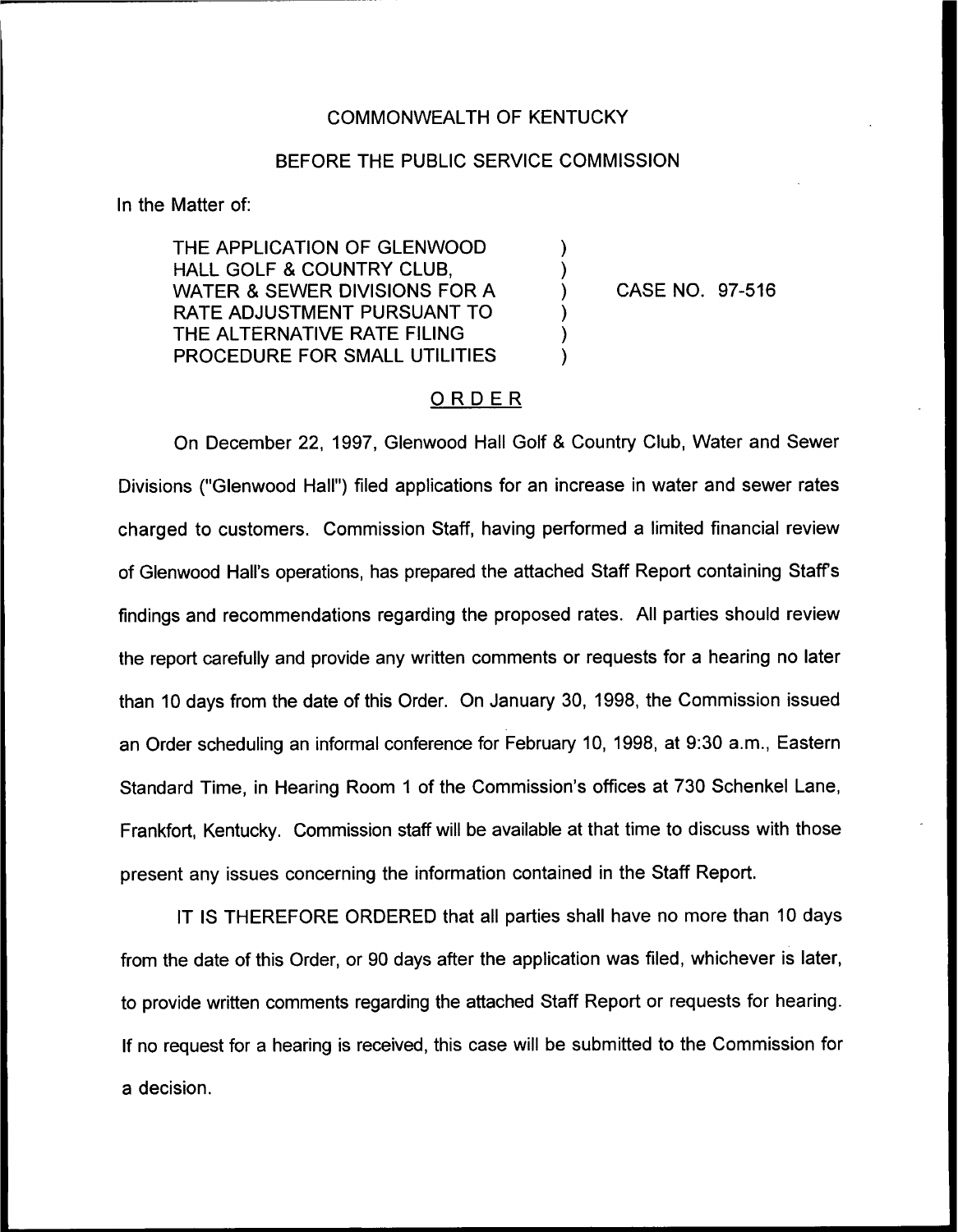Done at Frankfort, Kentucky, this 3rd day of February, 1998.

PUBLIC SERVICE COMMISSION

For the Commission

ATTEST: Executive Directo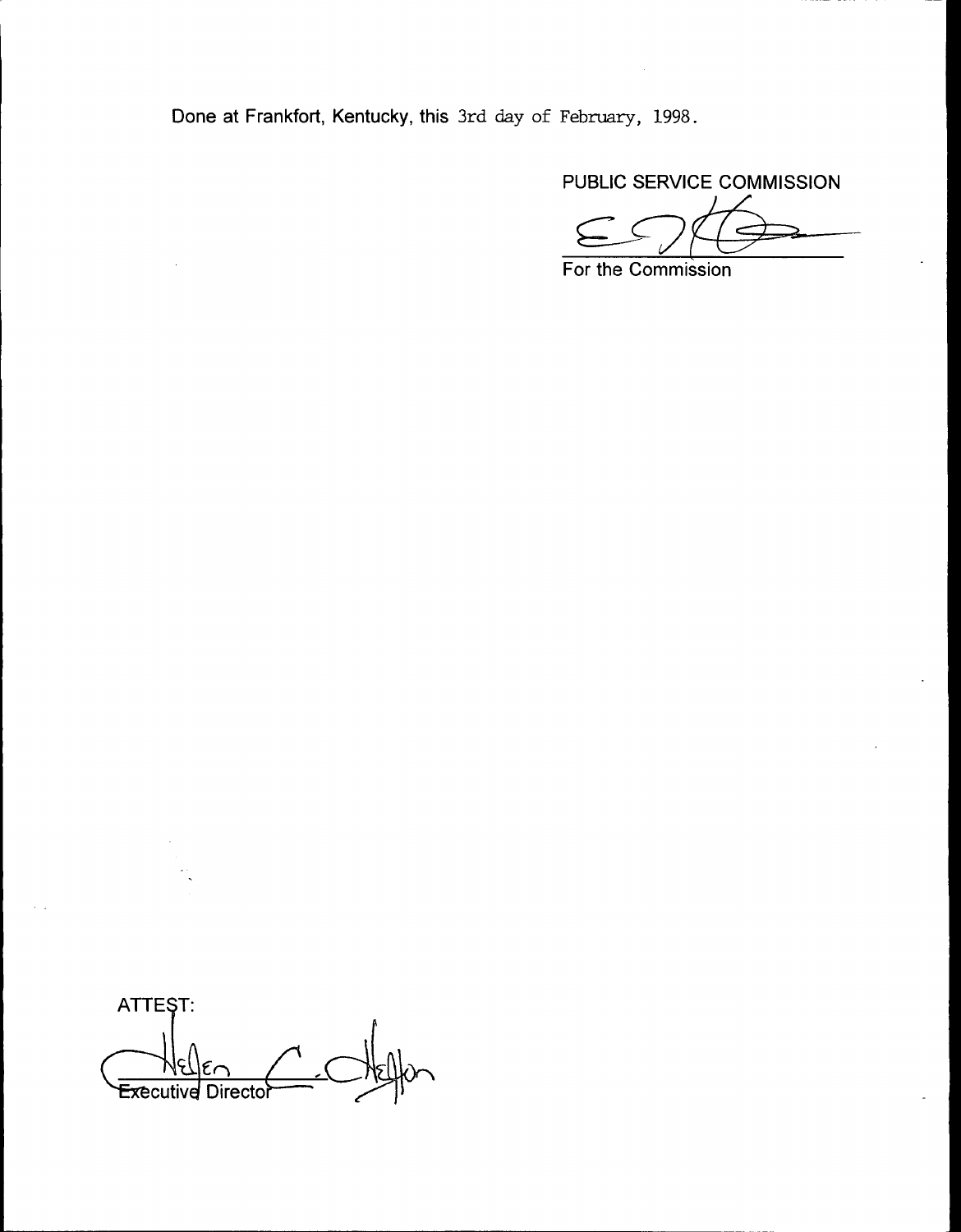# COMMONWEALTH OF KENTUCKY

# BEFORE THE PUBLIC SERVICE COMMISSION

In the Matter of:

APPLICATION OF GLENWOOD HALL (1) RESORT AND COUNTRY CLUB FOR AN ADJUSTMENT OF RATES PURSUANT TO  $($   $)$ <br>
THE ALTERNATIVE RATE FILING PROCEDURE THE ALTERNATIVE RATE FILING PROCEDURE )<br>FOR SMALL UTILITIES FOR SMALL UTILITIES

CASE NO. 97-516

## STAFF REPORT

Prepared by: Jack Scott Lawless, CPA Auditor, Financial Audits Branch Division of Financial Analysis

Prepared by: Brent Kirtley Public Utility Rate Analyst Communications, Water and Sewer Rate Design Branch Division of Financial Analysis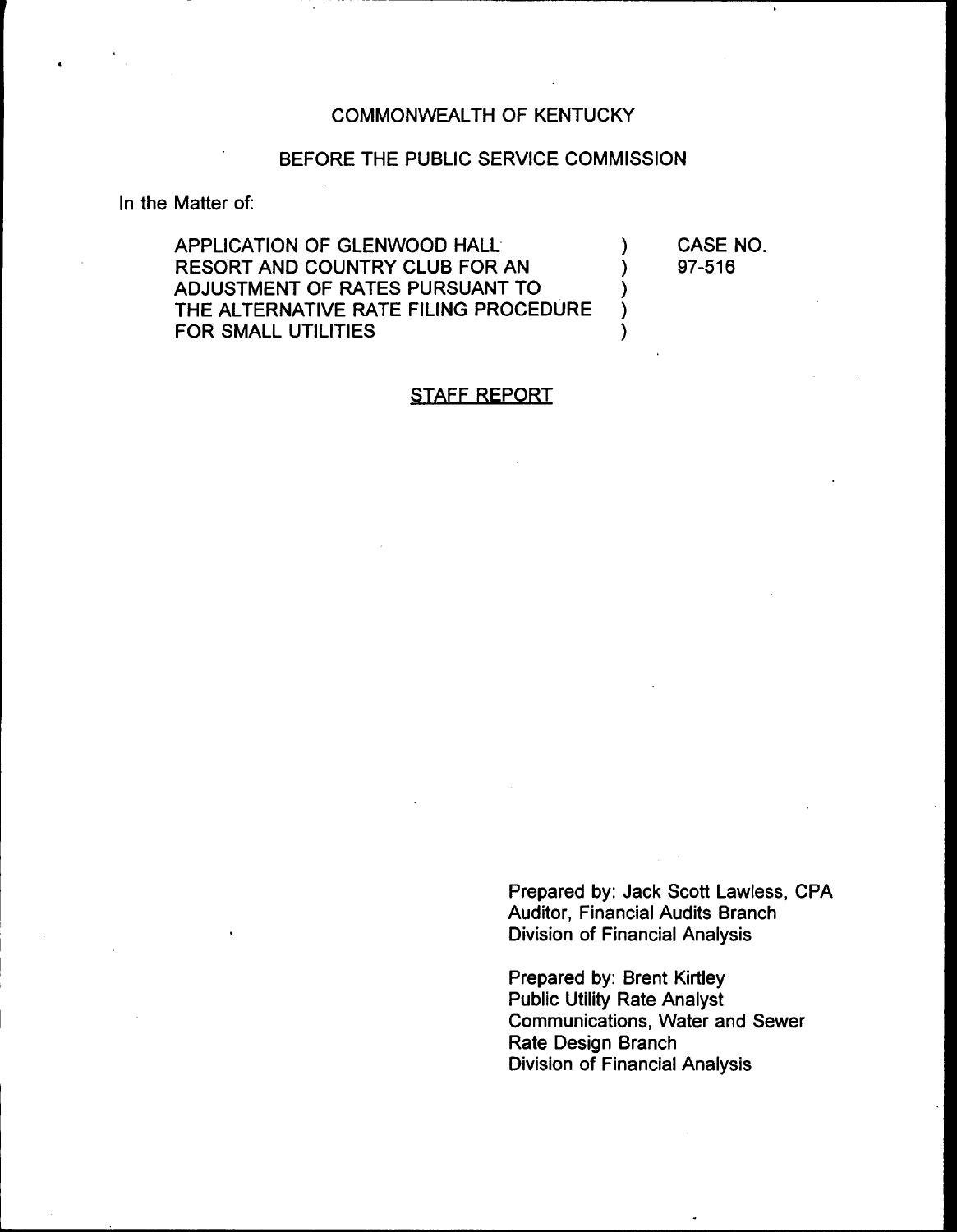#### STAFF REPORT

### ON

# GLENWOOD HALL RESORT & COUNTRY CLUB

# CASE NO. 97-516

#### A. Preface

On December 22, 1997, ICH Corp. dba Glenwood Hall Golf & Country Club ("Glenwood") submitted its application to the Kentucky Public Service Commissic ("Commission") seeking an increase in rates for water and sewer service pursuant to 807 KAR 5:076, the Alternative Rate Adjustment Procedure for Small Utilities. Glenwood requested and received Commission Staff ("Staff") assistance in preparing its application. In providing this assistance, Brent Kirtley and Scott Lawless of the Commission's Division of Financial Analysis performed a limited financial review of Glenwood's test period operations for the twelve month period ending October 31, 1997. Glenwood did not make any revisions or changes to the recommendations and findings of Staff's limited financial review. In fact, the financial exhibits presented in Glenwood's application are Staff's recommended pro forma operations which supported increases in water and sewer operating revenues of \$71,736.54 and \$21,080.97, respectively. Staff has prepared this report to summarize its findings of its limited review. Mr. Lawless is responsible for this Staff Report except for the sections relating to operating revenues and rate design which were prepared by Mr. Kirtley.

### Scope

The scope of the review was limited to obtaining information as to whether

-2-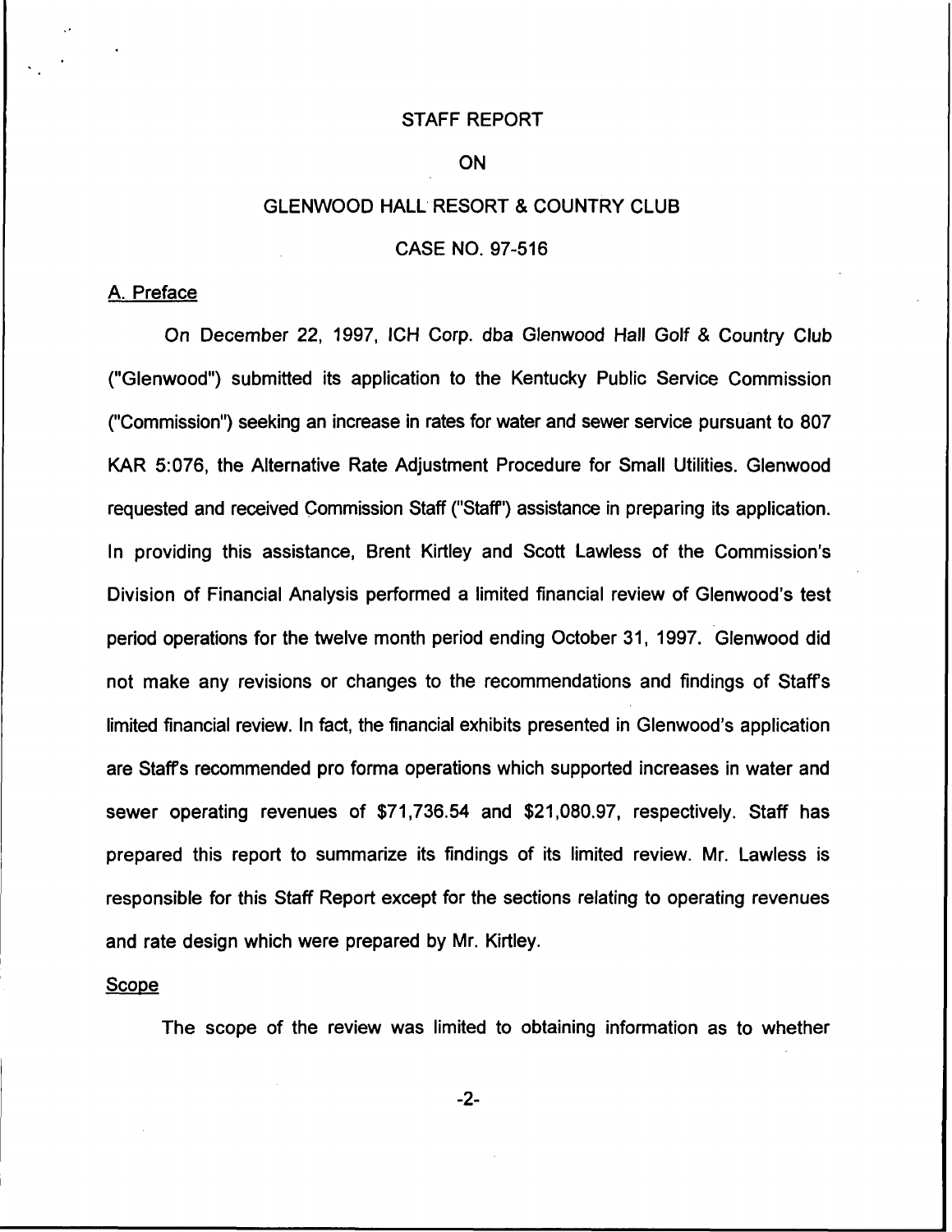Glenwood's test period operating revenues and expenses were representative of normal operations. Insignificant or immaterial discrepancies were not pursued and are not addressed herein.

## B. Analvsis of Ooeratina Revenues and Expenses.

It is Staffs opinion that Glenwood's utility division test year operations were subsidized by another division of Glenwood or by a parent company. Staffs opinion is substantiated by appendices A and B, as attached hereto, wherein water and sewer pro forma present rate net operating losses are shown to be \$60,080.31 and \$17,154.46, respectively.

#### WATER DIVISION:

#### **Operating Revenues**

Staff conducted a billing analysis using Glenwood's billing records for the twelve month period November 1996 through October 1997. The analysis resulted in total water sales of \$25,398.76 for the test period.

### **Operating Expenses**

During Staff's review, Glenwood's test year operating expenses for the water division were determined to be \$103,887.28 which Staff proposed to be reduced by \$18,408.21 to properly reflect normal operations. Staff's adjustments are explained as follows:

### Gasoline:

During the test period an amount of \$1,147.03was paid to Ferrel Gas for the purchase of fuel. This expense was incurred by a separate operating division of

-3-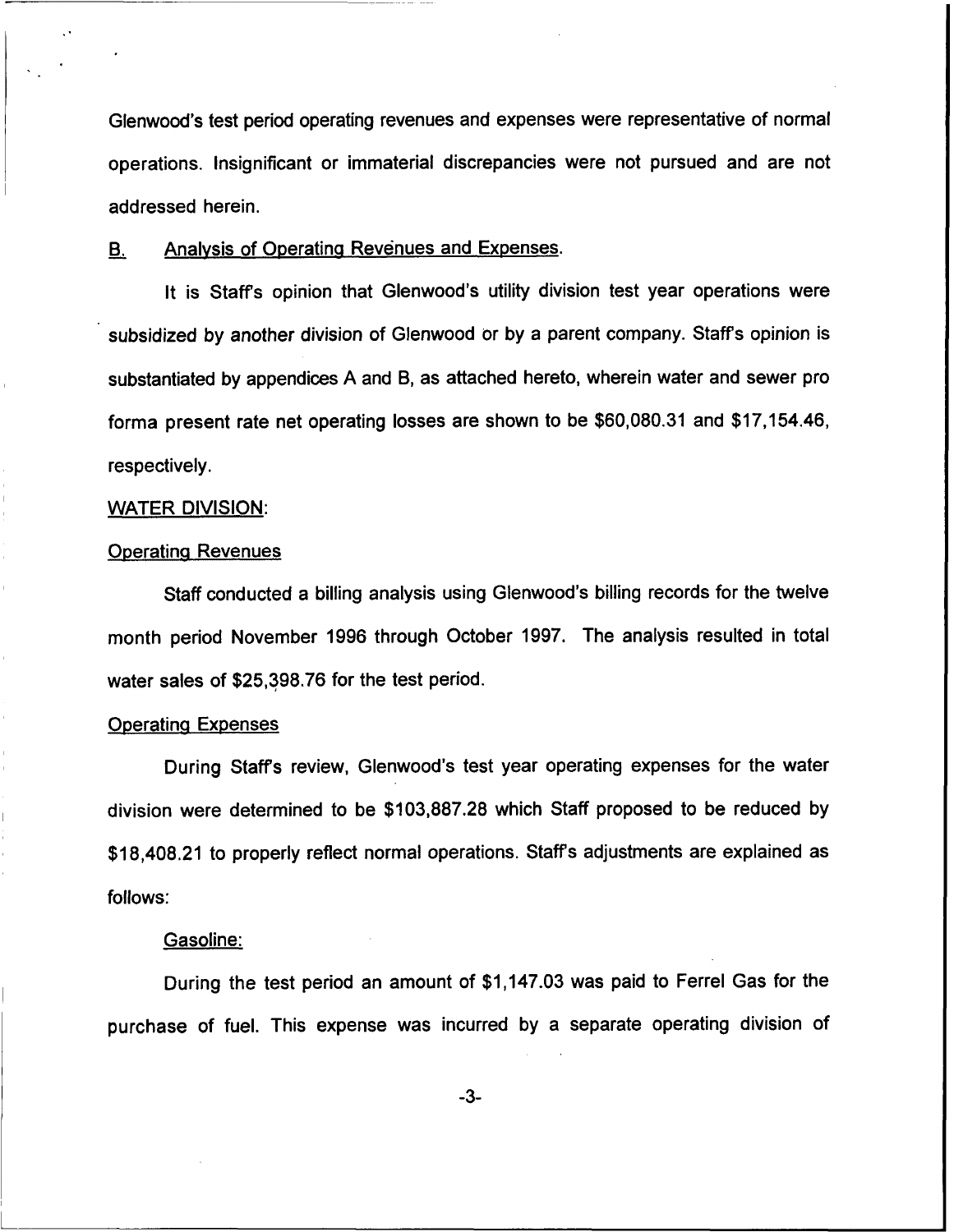Glenwood but was erroneously charged to the water division. Therefore, this amount has been eliminated from test year operations.

FICA Expense Employer, FUI Expense Employer, SUI Expense Employer, and Workers Compensation:

During the test year Glenwood reported social security taxes, federal unemployment taxes, state unemployment taxes, and workers compensation expenses of \$1,001.46, \$61.40, \$324.75, and \$859.86, respectively. Staff has eliminated these amounts from test year operations as they have been included in Staff's pro forma calculation of Salaries and Wages (Benefits) as detailed later in this report.

#### Professional Fees:

During the test year Glenwood recorded professional fees in the amount of \$18,391.83 to which Staff proposed the following adjustments:

Legal Fees. Staff eliminated legal fees of \$6,138.51 which were incurred for the 1. preparation of an alternative rate filing ("ARF") and research on requesting a Federal Emergency Management Agency ("FEMA") loan. Staff was unable to determine the exact amount paid for the FEMA loan application but was assured by Glenwood's management that the amount was minimal. The majority of the legal fees were incurred for assistance with the preparation of this ARF application, which was eventually provided by Staff. The FEMA loan, which was sought to cover flood damage, was never obtained. Both of these items were nonrecurring, provided no benefit to Glenwood's customers, and should therefore be eliminated from test year operations.

Service Fees. During the test year Glenwood recorded expenses associated with $2<sup>1</sup>$ 

 $-4-$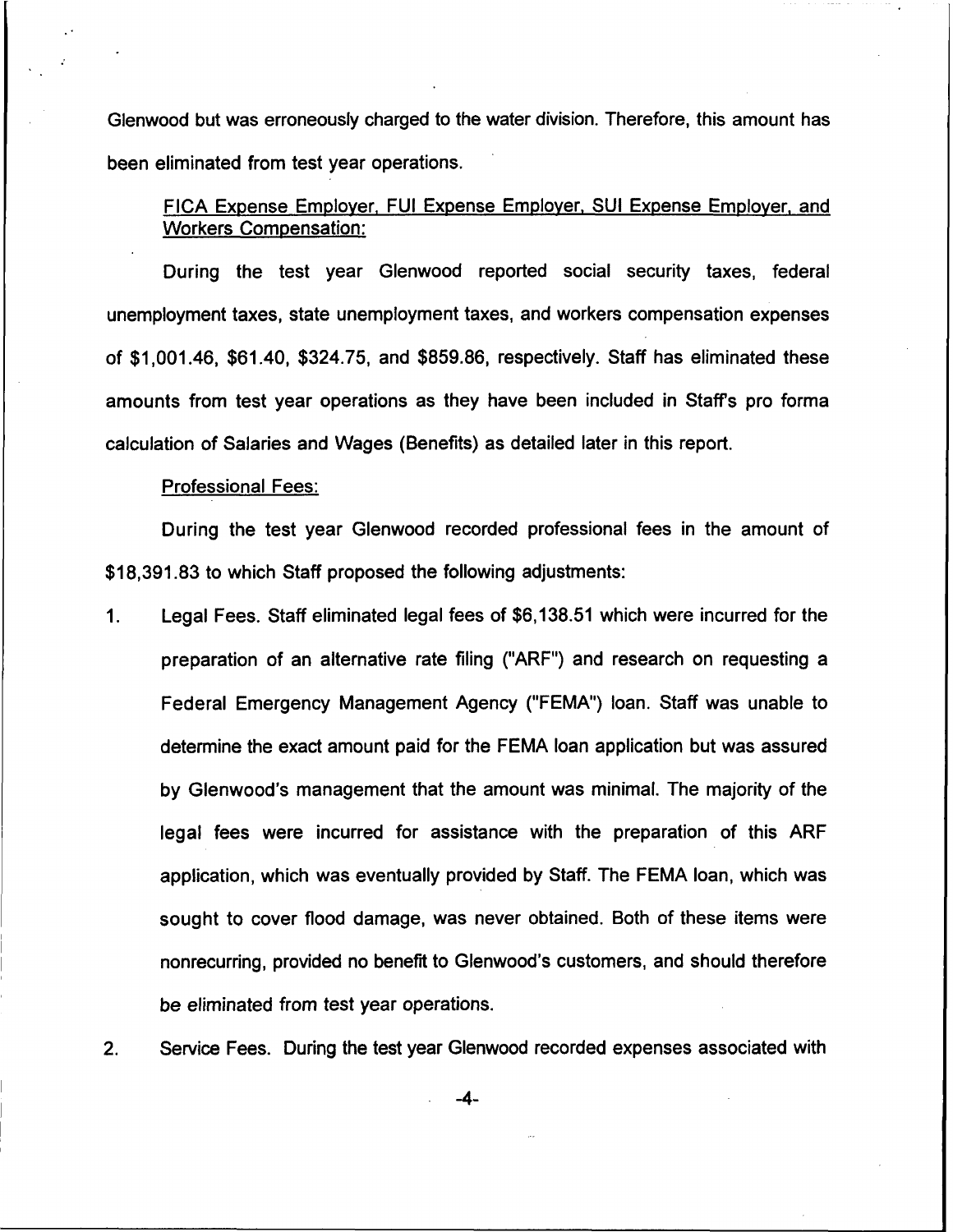Southwestern Life Corp. and Lone Star, Inc. in the amount of \$10,391.40. It is Staff's understanding that Southwestern managed the water operations prior to February 19, 1997 and that Lone Star, Inc. is a sister corporation which provided billing services for the water and sewer operations. Expenses totaling \$5,495.90 from Southwestern were actually estimates of future billings for services that could not be documented, while \$504.10 was incurred for miscellaneous services such as providing copies of invoices from prior periods and postage. Staff eliminated all of the expenses associated with Southwestern as they were either not actually incurred or represented nonrecurring items that fall outside'of the ordinary course of business. Lone Star was paid \$4,391.40 during the test year for billing services. The water and sewer divisions are currently performing customer billing services in-house by Glenwood's office employee. Therefore, Staff has eliminated the amounts paid to Lone Star from pro forma operations and included that portion of the employee's payroll costs attributable to performing the billing service. The employee adjustment is included in the Salaries and Wages (Benefits) adjustment as discussed in a following section of this report.

 $3.$ Software Development. During the test year Glenwood paid Lightfoot Development \$1,561.92 for the development of customer billing software for both the water and sewer divisions. AII of the development cost was charged to the water division. Staff decreased test year operations by \$1,312.01 to reflect a five year amortization of the total expense and to allocate 20 percent of the amortized amount to the sewer division. The adjustment is detailed as follows:

-5-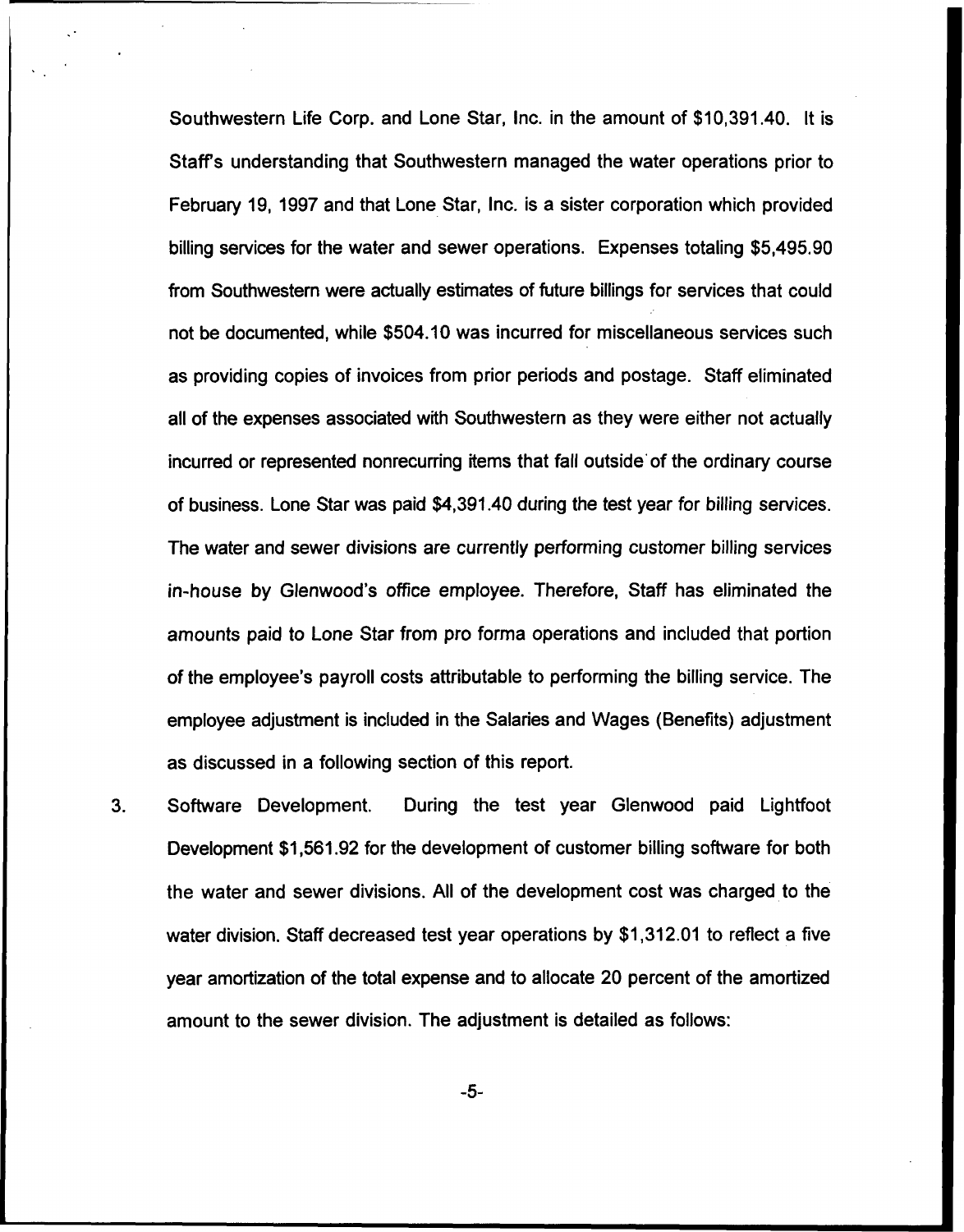| Amount paid to Lightfoot                   | \$1,561.92 |
|--------------------------------------------|------------|
| Divide by:                                 | 5.00       |
| <b>Annual Recovery</b>                     | 312.39     |
| Times: Percent Allocated to Water Division | .80        |
| <b>Amount Allocated to Water Division</b>  | 249.91     |
| <b>Less: Test Year</b>                     | (1,561.92) |
| Adjustment                                 | (1,312.01) |

# Repairs and Maintenance:

During the test year Glenwood recorded repairs and maintenance expenses in the amount of \$50,146.96 to which Staff proposed the following adjustments:

Inappropriate Allocations. Staff reduced test year repairs and maintenance by  $1.$ 

\$1,411.96 which represents amounts that were erroneously allocated to water operations. The following summarizes the individual amounts:

| <u>Vendor</u>      | <b>Appropriate Division</b> | Amount     |
|--------------------|-----------------------------|------------|
| <b>Pure Stream</b> | Sewer                       | \$851.96   |
| Rumpke             | Dining Hall                 | 220.50     |
| Mr. Rooter         | Sewer                       | 339.50     |
| Total              |                             | \$1,411.96 |

2. Flood Damage. During the test year Glenwood expended \$13,410.58 for flood damage repairs. Staff does not expect these expenses to recur through the ordinary course of business but is of the opinion that they were necessary to maintain the system. Therefore, Staff has decreased test year operations by \$10,728.46 to reflect a five year amortization of these expenses. The adjustment is detailed as follows:

| Vendor                                   | Amount   |
|------------------------------------------|----------|
| <b>Water Works and Industrial Supply</b> | \$674.69 |
| <b>USA Blue Book</b>                     | 526.55   |
| <b>Water Works and Industrial Supply</b> | 2,726.90 |
| <b>Electro Mechanical</b>                | 763.25   |
| Lexington Industrial                     | 1,854.38 |

-6-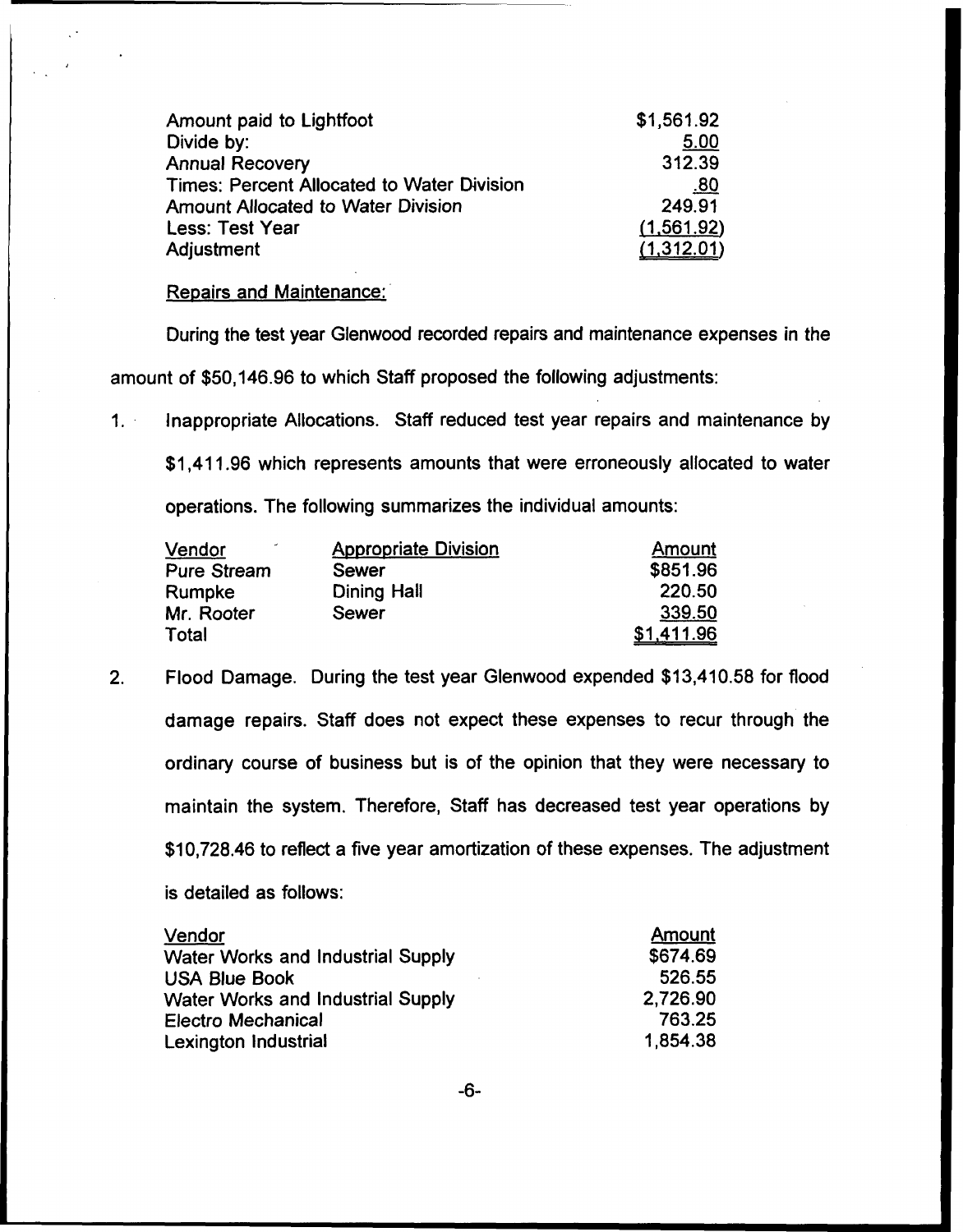| C.I. Thornburg              | 191.90         |
|-----------------------------|----------------|
| <b>Craig's Rental</b>       | 134.20         |
| C.I. Thornburg              | 340.54         |
| <b>Electro Mechanical</b>   | 1,080.00       |
| C.I. Thornburg              | 217.30         |
| <b>Lexington Industrial</b> | 1,139.40       |
| <b>Lexington Industrial</b> | 2,820.90       |
| <b>Lexington Industrial</b> | 420.84         |
| McCoy and McCoy             | 275.00         |
| McCoy and McCoy             | 44.50          |
| Florence Winwater Works Co. | 87.78          |
| <b>USA Blue Book</b>        | 13.42          |
| <b>USA Blue Book</b>        | 36.98          |
| <b>USA Blue Book</b>        | 62.05          |
| Total                       | 13,410.58      |
| Divide by: 5 Years          | 5.00           |
| <b>Annual Recovery</b>      | 2,682.12       |
| <b>Less: Test Year</b>      | (13, 410.58)   |
| Adjustment                  | \$(10, 728.46) |

3. Nonrecurring Expenses. During its review, Staff determined that Glenwood had expended \$13,123.79 for items that were incurred during the ordinary course of business but would not be expected to recur annually. Staff has amortized these items over a 5 year period to spread their cost over a reasonable period of time.

The adjustment appears as follows:

| <b>Description</b>    | <b>Amount</b> |
|-----------------------|---------------|
| Sand                  | \$1,261.44    |
| <b>Motor Overhaul</b> | 7,085.40      |
| <b>Tank Cleaning</b>  | 1,845.80      |
| Chlorinator           | 571.15        |
| Installation-Pump     | 1,640.00      |
| Installation-Pump     | 360.00        |
| Installation-Pump     | 360.00        |
|                       | 13,123.79     |
|                       | 5.00          |
|                       | 2,624.76      |
|                       | (13, 123.79)  |
|                       | (10, 499.03)  |
|                       |               |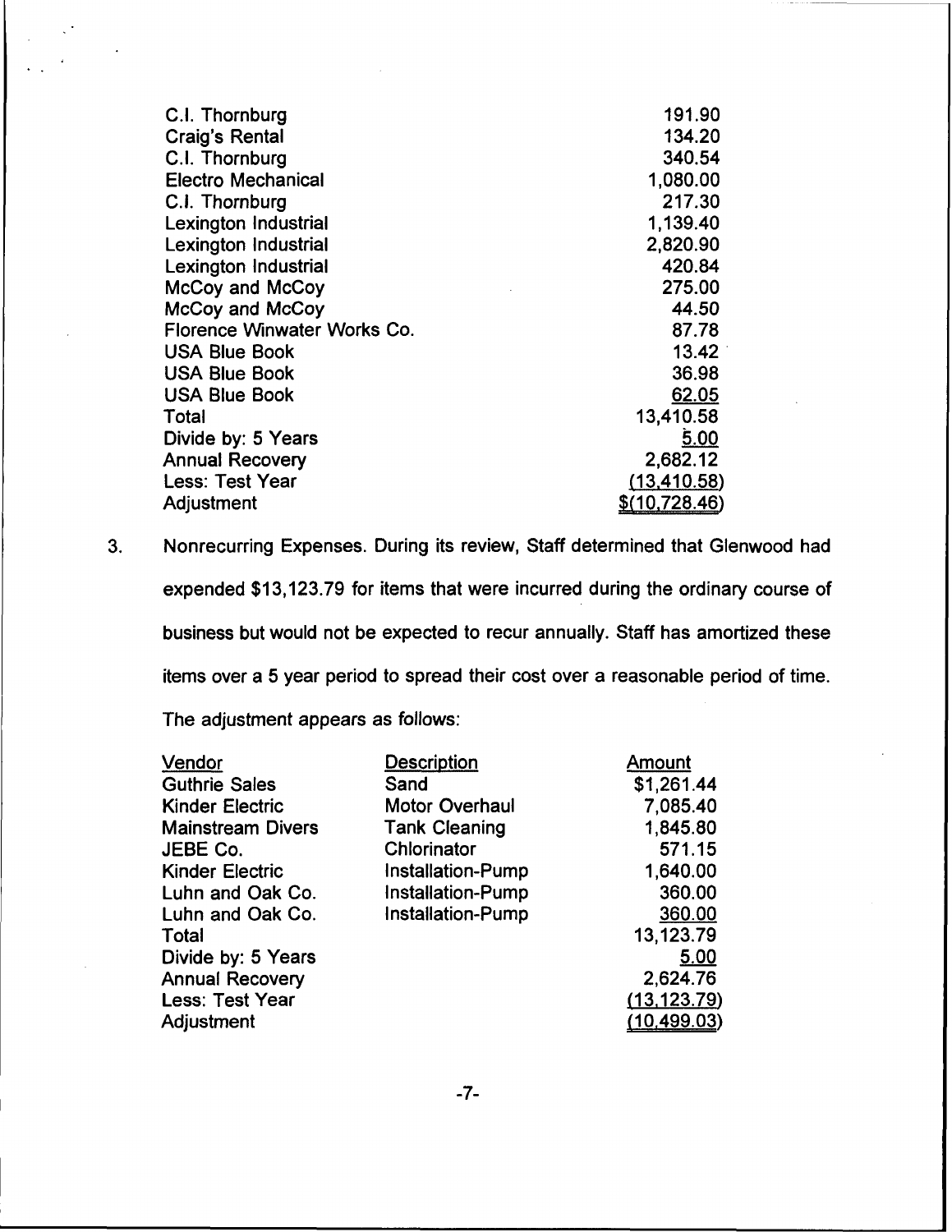The balance of expenditures in this account of \$22,200.63 were considered to be normal operating expenditures necessary to operate the utility.

## Salaries and Wages (Benefits):

Glenwood reported test year salaries and wages in the amount of \$15,325.00 which Staff has increased to \$31,348.66 to properly reflect payroll and related costs of Glenwood's two employees. Staff's recommended amount includes allocations of the field and office employee's salaries and wages as well as all applicable payroll taxes, workers compensation, and health insurance expenses. All allocation percentages were determined by Staff through discussion with Glenwood's management. The field employee works solely for the utility operations. His payroll and related expenses were allocated 70 and 30 percent to the water and sewer divisions, respectively, which was based upon estimates of time spent performing services for each division. The office employee performs billing services and general office duties for Glenwood's utility divisions as well as general office duties for Glenwood's other divisions. Staff allocated 70 percent of her payroll and related expenses to the utility divisions as most of her time is spent performing customer account duties for utility operations. Staff then allocated those costs 55 percent to water and 45 percent to sewer which was based on the number of customers served by each division at the end of 1996. Detail of Staffs pro forma calculation is as follows: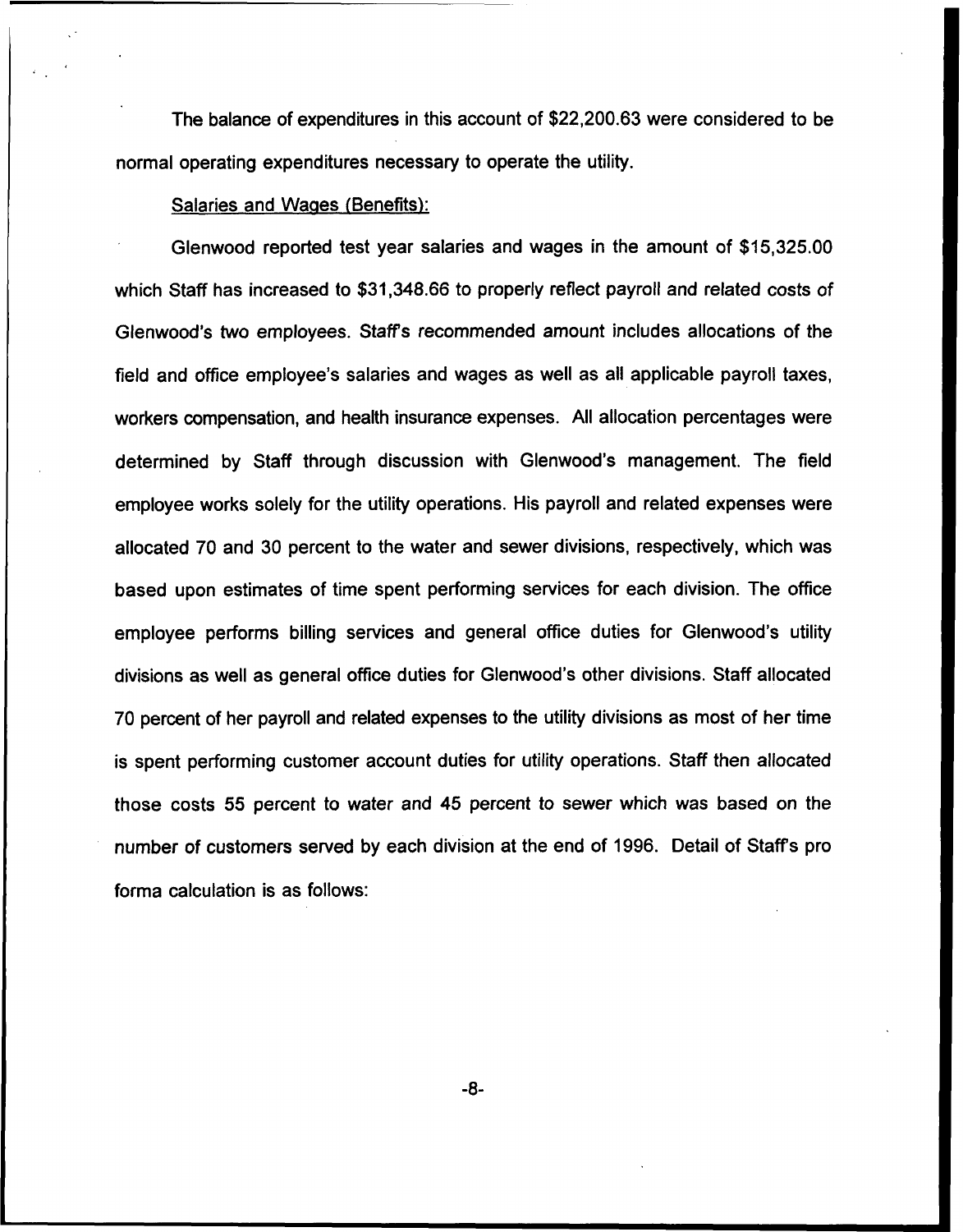|                                             | Office      | <u>Field</u>       |
|---------------------------------------------|-------------|--------------------|
| Salary                                      | \$19,200.00 | \$27,000.00        |
| <b>FICA</b>                                 | 1,468.80    | 2,065.50           |
| <b>FUI on first \$7,000</b>                 | 56.00       | 56.00              |
| <b>SUI on first \$7,000</b>                 | 210.00      | 210.00             |
| <b>Workers Compensation</b>                 | 1,077.12    | 1,514.70           |
| <b>Health Insurance</b>                     | 1,200.00    | 1,200.00           |
| Total                                       | 23,211.92   | 32,046.20          |
| <b>Times: Percent for Utility Divisions</b> | <u>.70</u>  | 1.00               |
| <b>Amount Allocated to Utilities</b>        | 16,248.34   | 32,046.20          |
| <b>Percent Allocated to Water</b>           | <u>.55'</u> | <u>.70</u>         |
| <b>Amount Allocated to Water</b>            | \$8,916.32  | <u>\$22,432.34</u> |
| <b>Total Allocated to Water</b>             | \$31,348.66 |                    |

#### Contract Labor:

During the test period Glenwood paid contract labor in the amount of \$627 for maintenance of its utility system before it hired a field employee. Since Glenwood now has an employee to perform all maintenance labor, the contract labor will not recur and has therefore been eliminated from test year operations.

#### Supplies:

Glenwood reported test year supplies expense of \$6,260.42. During Staff's review it was determined that \$1,157.20 of that amount was paid to Water Works and Industrial Supply for flood damage repairs. Staff has amortized this amount over a five year period just as was done previously in this report for flood damage expenses that were charged to the repairs and maintenance expense account. The adjustment necessary to reflect this amortization is a decrease in test year operations of \$925.76 which is calculated as follows:

 $\overline{\mathbf{1}}$ 

Actual factor used was 54.8?53 percent.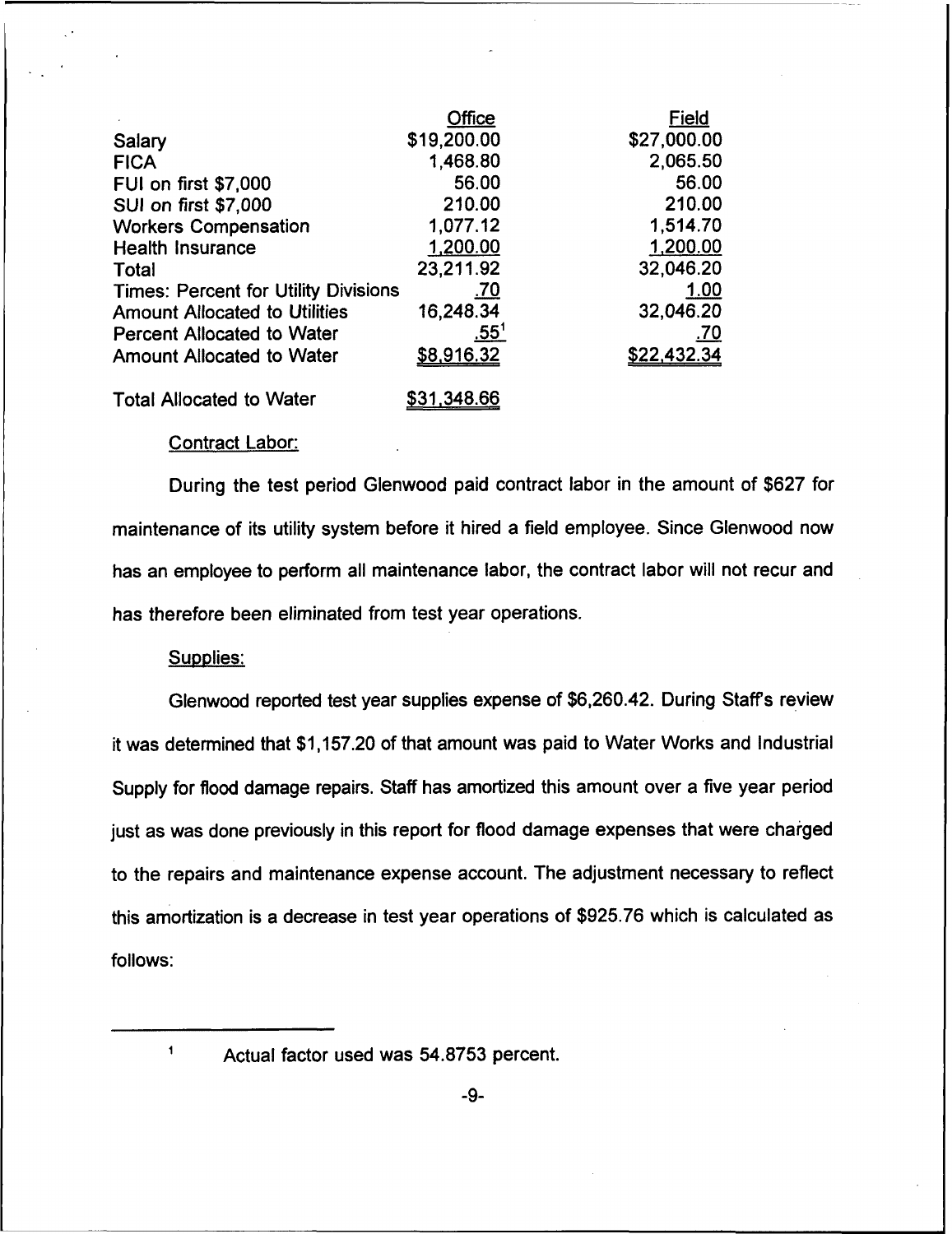| Test year expense  | \$1,157.20  |
|--------------------|-------------|
| Divide by: 5 years | 5.00        |
| Annual Recovery    | 231.44      |
| Less: Test Year    | (1, 157.20) |
| Adjustment         | \$ (925.76) |

### Utilities-Electric:

During the test year Glenwood reported purchased power for pumping of \$8,265.72. Staff was unable to readily determine how this amount was accrued. Therefore, Staff had to compile a test year purchased power for pumping expense from reviewing vendor's invoices as paid by Glenwood from February 19, 1997 through October 31, 1997. Staff choose February 19 as its cutoff date as this was when Glenwood's current management took over operations and electric invoices were readily available. During review, Staff observed two electric accounts that were paid by Glenwood which were incurred as a result of water pumping and should accordingly be charged to water operations. Staff calculated an annual amount of purchased power for pumping expense of \$17,607.96 to be included in pro forma operations as follows:

Analysis of Accounts:

|                                            | Account 1   | <b>Account 2</b> |
|--------------------------------------------|-------------|------------------|
| <b>Total Paid</b>                          | \$8,035.37  | \$4,596.09       |
| Divide by: Number of<br>payments in amount |             |                  |
| paid                                       | 9.00        | 8.00             |
| Average Payment <sup>2</sup>               | 892.81      | 574.51           |
| Annualize                                  | 12.00       | 12.00            |
| Pro forma                                  | \$10,713.83 | \$6,894.13       |
| Total Pro forma                            | \$17,607.96 |                  |

 $\overline{2}$ Decimal point carried out 4 places in actual calculation of average payment.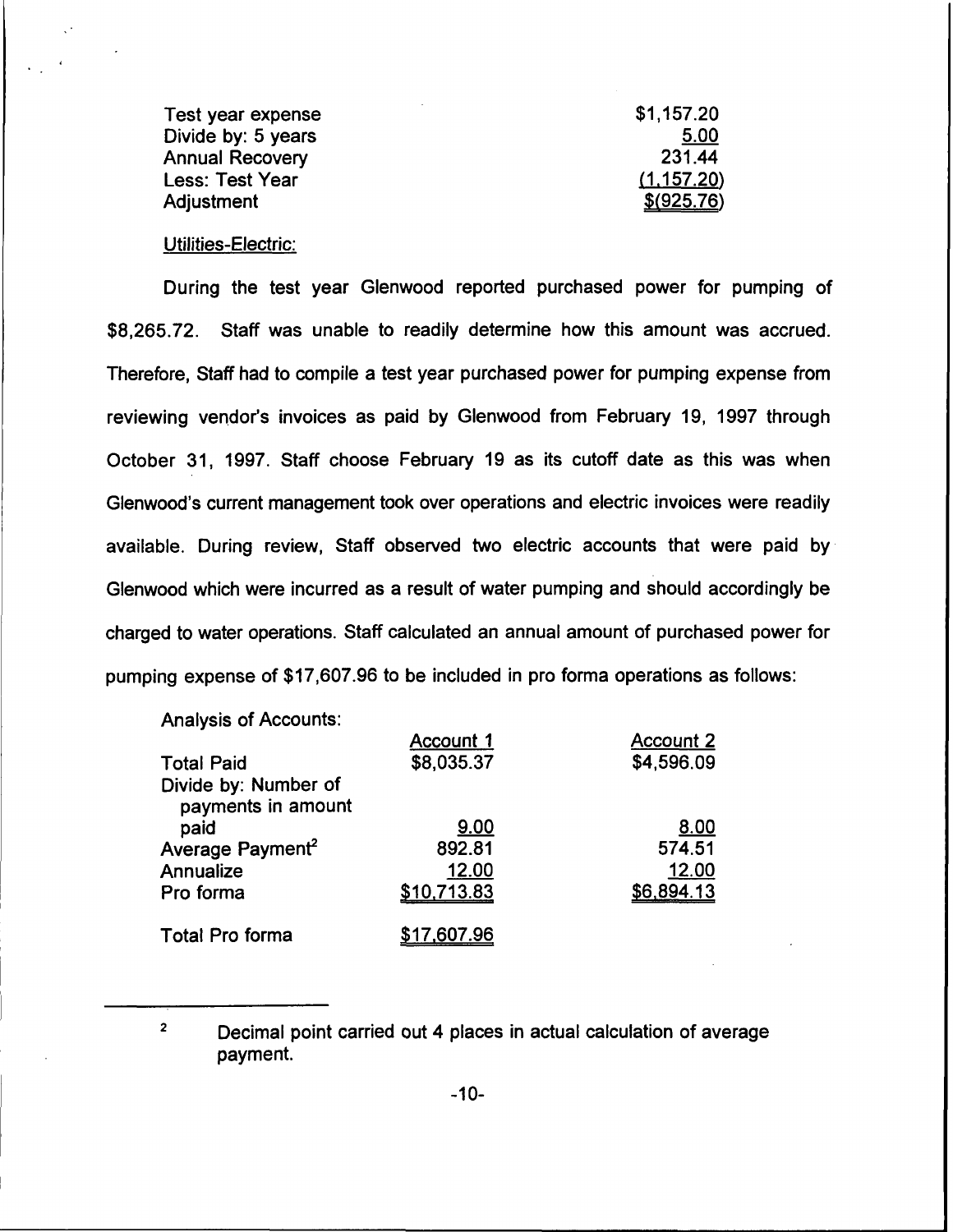The difference between test year and pro forma purchased power expense is due to there being fewer than twelve months of invoices reflected in the test year amount and inappropriate allocations of test year purchase power expenditures to other divisions of Glenwood.

#### Depreciation:

During the test year Glenwood purchased a water pump at a cost of \$8,890.00 which it chose to capitalize and depreciate over a five year period. Staff agrees with such treatment recognizing that a five year period is an adequate amount of time to recover such an expenditure. However, Glenwood recorded depreciation for only one month on this pump during the test year. Staff has adjusted test year depreciation expense to reflect a full year of depreciation by increasing test year operating expenses by \$1,654.52. The adjustment is detailed as follows:

| Cost of pump       | \$8,890.00 |
|--------------------|------------|
| Divide by: 5 Years | 5.00       |
| Annual Recovery    | 1,778.00   |
| Less: Test Year    | (123.48)   |
| <b>Adjustment</b>  | \$1,654.52 |

## **Operations Summary**

Based on Staff's recommendations as contained in this report, Glenwood's water division pro forma operating statement would appear as presented in Appendix A.

#### SEWER DIVISION:

### **Operating Revenues**

Staff analyzed billing information provided by Glenwood for the months during the test period. There are 185 sewer customers paying a flat rate of \$4.00 per month,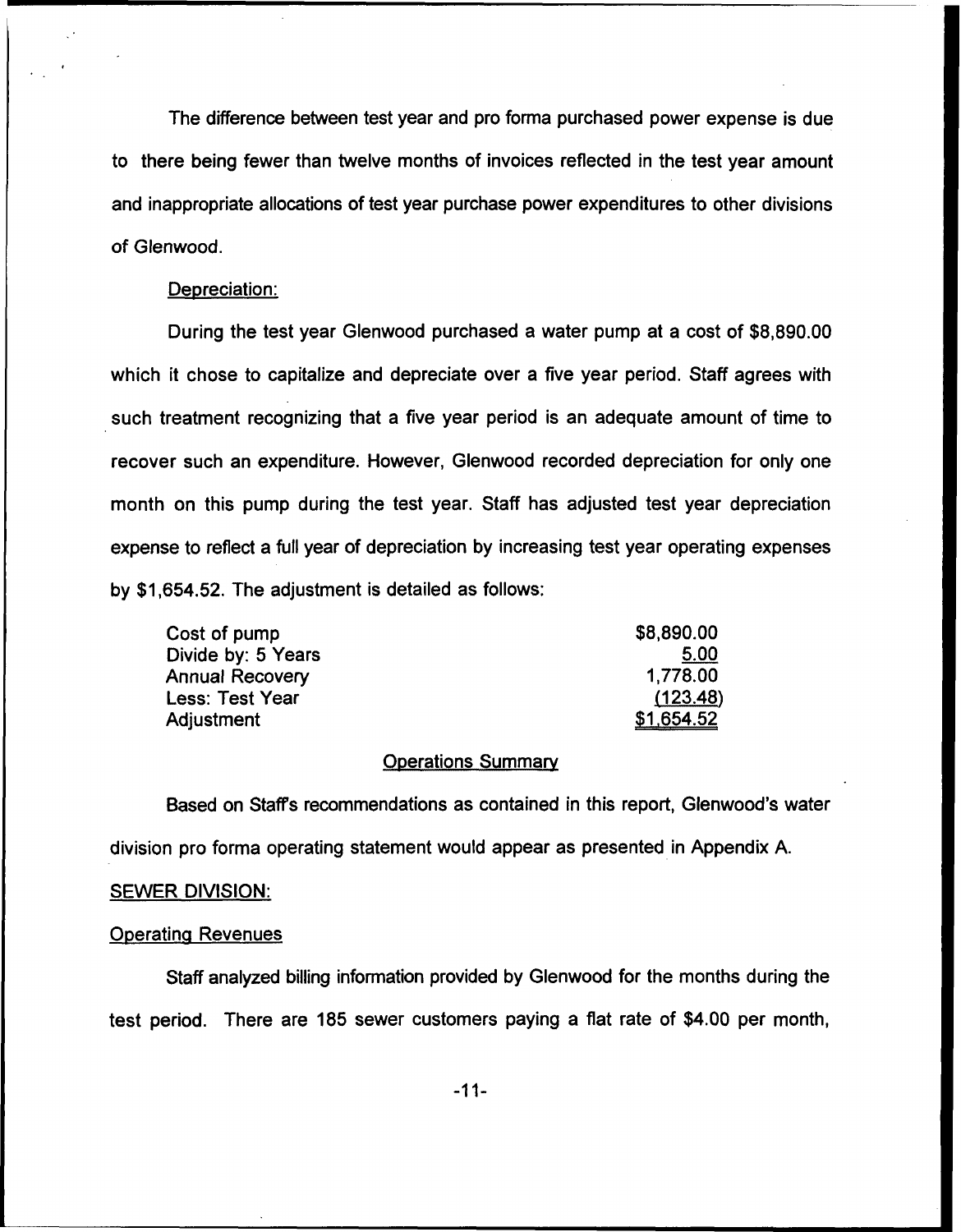resulting in normalized operating revenue of \$8,880.

### **Operating Expenses**

During Staff's review, Glenwood's test year operating expenses for the sewer division were determined to be \$11,606.20 which Staff proposed to increase by \$14,428.26 to properly reflect normal operations. Staff's adjustments are explained as. follows:

### Salaries and Wages (Benefits):

During the test year Glenwood did not record an amount for salaries and wages for sewer operations. However, as previously discussed in this report, Staff has allocated \$16,945.88to sewer operations for payroll and related costs. This amount is calculated as follows:

| Payroll Costs Allocated to Utility Operations for: |              |
|----------------------------------------------------|--------------|
| <b>Field Employee</b>                              | \$32,046.20  |
| <b>Office Employee</b>                             | 16,248.34    |
| Total                                              | 48,294.54    |
| Less: Amount Allocated to Water Division           | (31, 348.66) |
| <b>Amount Allocated to Sewer Division</b>          | \$16,945.88  |

For further explanation and detail as to payroll cost calculations and allocation procedures, please refer to the Water Division's Operating Expenses section of this report where Salaries and Wages (Benefits) were calculated and detailed.

### Repairs and Maintenance:

During the test year Glenwood recorded repairs and maintenance expenses in the

amount of \$7,103.80 to which Staff proposed the following adjustments:

Flood Damage. During the test year Glenwood expended \$2,370.94 for flood  $\mathbf{1}$ . damage repairs. Staff does not expect these expenses to recur through the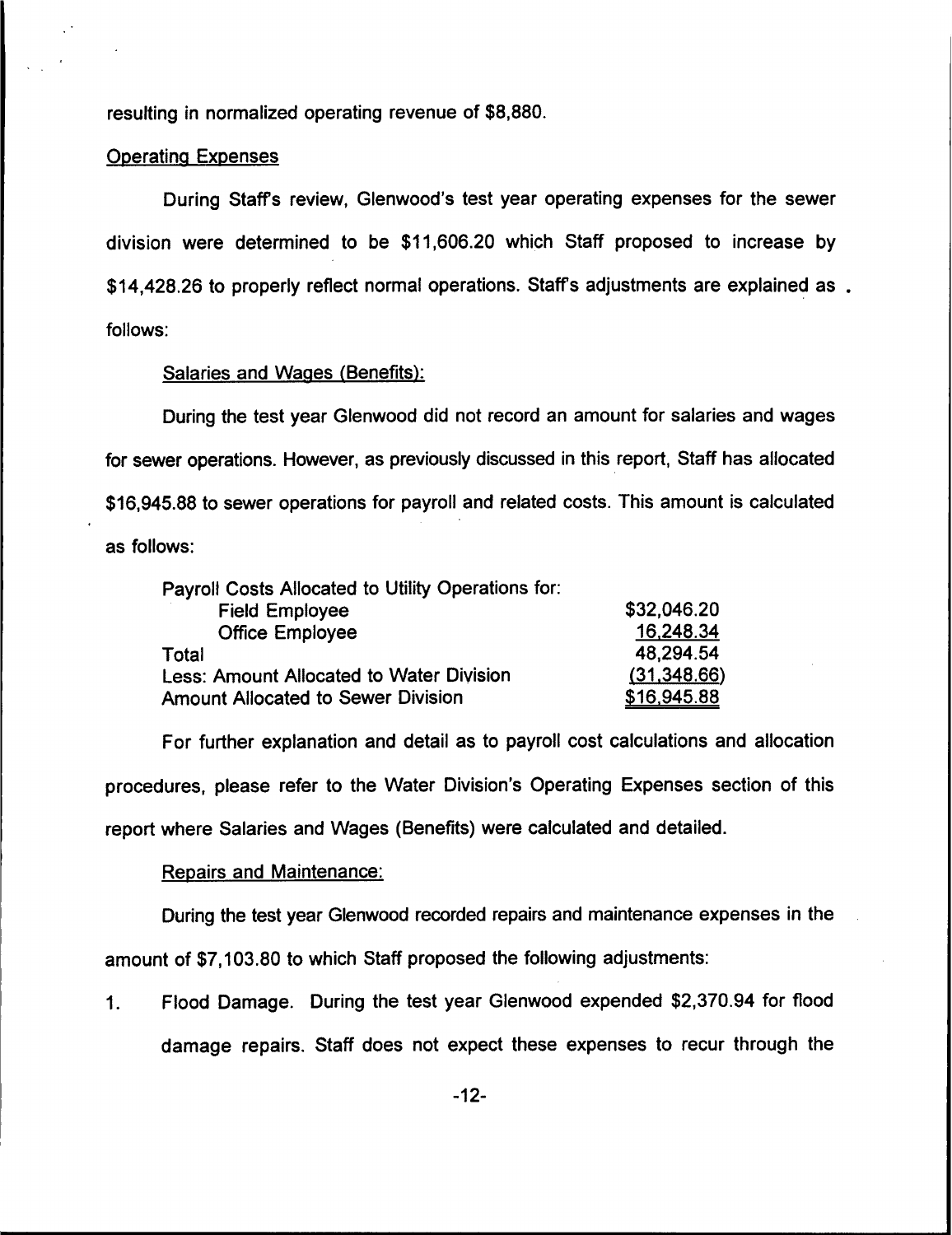ordinary course of business but is of the opinion that they were necessary to maintain the system. Therefore, Staff has decreased test year operations by \$1,896.75 to reflect a five year amortization of these expenses. The adjustment is detailed as follows:

| Vendor                    | Amount       |
|---------------------------|--------------|
| <b>Tom Stewart</b>        | \$691.00     |
| <b>Electro Mechanical</b> | 1,679.94     |
| Total                     | 2,370.94     |
| Divide by: 5 Years        | 5.00         |
| <b>Annual Recovery</b>    | 474.19       |
| Less: Test Year           | (2,370.94)   |
| Adjustment                | \$(1,896.75) |

 $2.$ Nonrecurring Expenses. During its review Staff determined that Glenwood had expended \$1,656.00 for items from Kinder Electric that were incurred during the ordinary course of business but would not be expected to recur annually. Staff has amortized these items over a 5 year period to spread their cost over a reasonable period of time. The adjustment appears as follows:

| <b>Amount Expended for Blower Unit</b> | \$1,656.00   |
|----------------------------------------|--------------|
| Divide by: 5 Years                     | 5.00         |
| <b>Annual Recovery</b>                 | 331.20       |
| Less: Test Year                        | (1,656.00)   |
| Adjustment                             | \$(1,324.80) |

It should be noted that the corresponding adjustment in Glenwood's application for these nonrecurring expenses is not identical to the adjustment contained herein as an error was made in the calculation included in the application. The effect of this error results in a revenue requirement that is \$376.36 less than that which was requested in Glenwood's application.

 $3.$ Software Development. During the test year Glenwood paid Lightfoot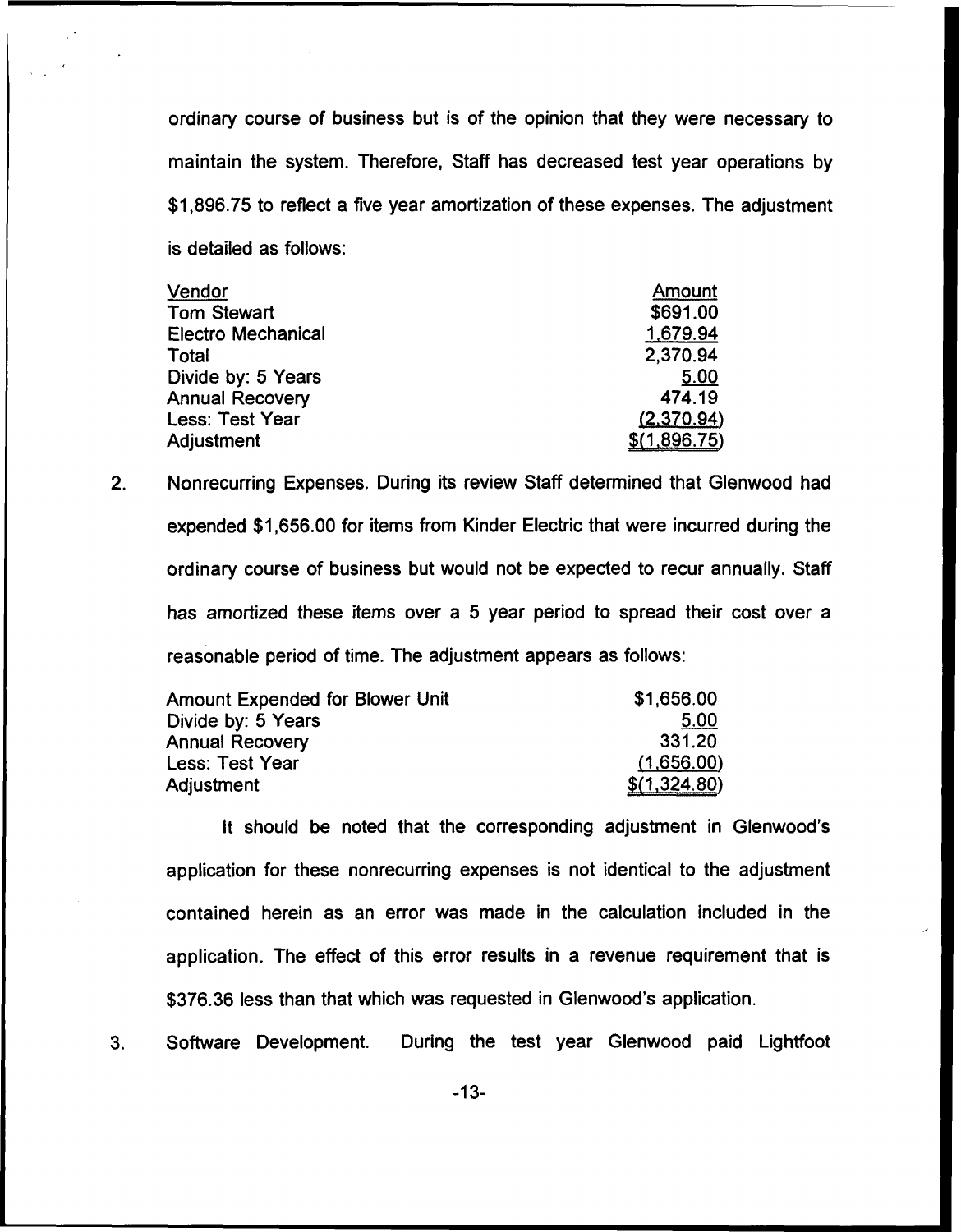Development \$1,561.92 for the development of customer billing software for both the water and sewer divisions. All of the development cost was charged to the water division. Staff increased test year operations by \$62.48 to allocate 20 percent of the five year amortization of this expense to the sewer division.

 $\boldsymbol{4}$ . Inappropriate Allocations. Staff increased test year repairs and maintenance by a total of \$509.89 which represents amounts that should have been allocated to sewer operations but were erroneously allocated to water operations. This amount consists of a 5 year amortization of the \$851.96 paid to Pure Stream for flood damage which accounts for \$170.39 of the total adjustment. The remaining \$339.50 was paid to "Mr. Rooter" for sewer line cleaning.

### Utilities - Electric:

Staff observed five electric accounts that should be allocated to sewer operations. Staff performed the same calculation on the sewer accounts as was done on the water accounts. This calculation provided a pro forma purchased power expense of \$4,633.96 which required an increase to test year operations of only \$131.56. Due to the insignificance of this adjustment, Staff has not included detailed calculations herein.

#### Operations Summarv

Based on Staffs recommendations as contained in this report. Glenwood's sewer division pro forma operating statement would appear as presented in Appendix B.

### C. Revenue Reauirements Determination

This Commission frequently determines revenue requirements for small, privatelyowned utilities using an 88% operating ratio and has deemed this method appropriate

-14-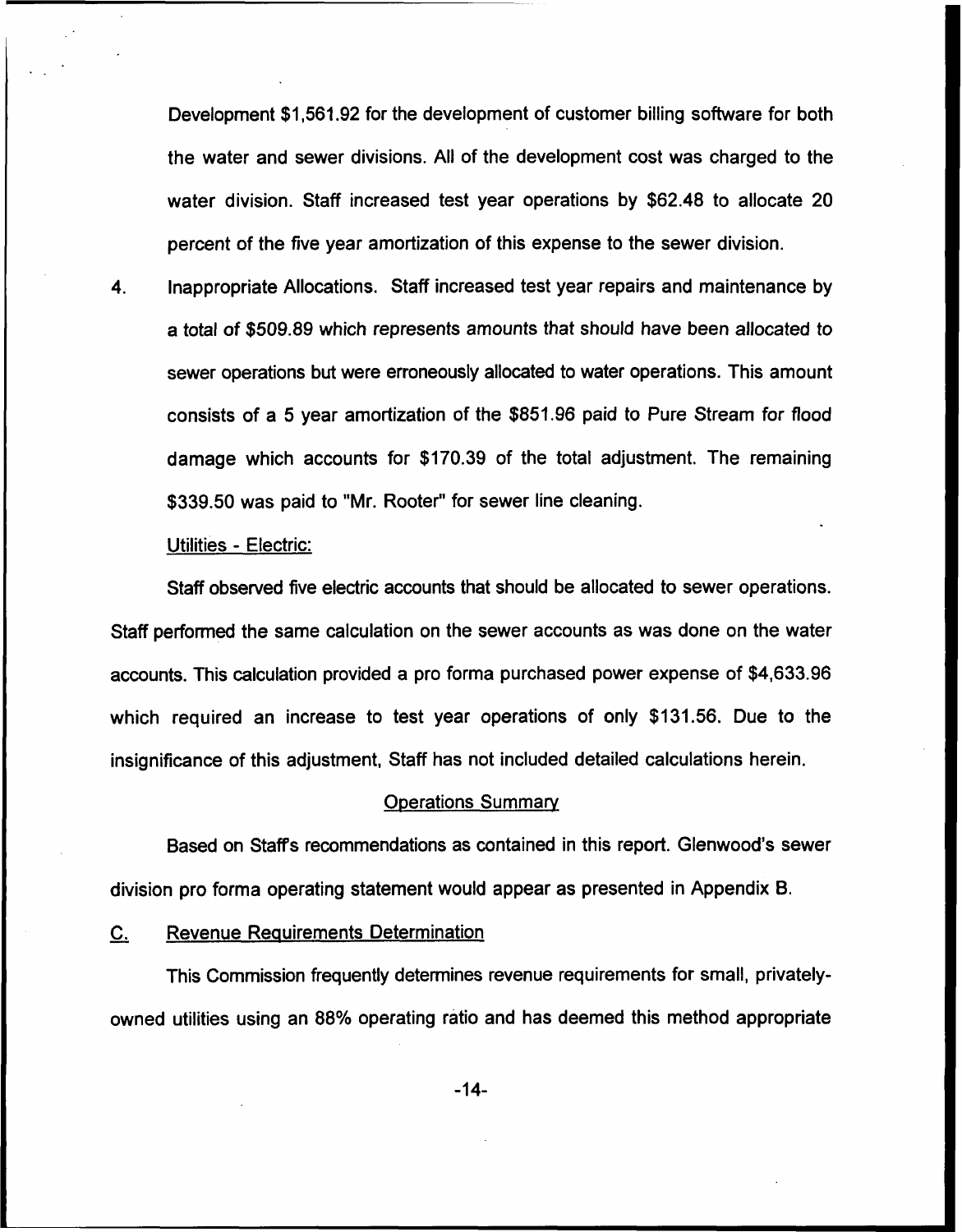in this case. By applying this approach Glenwood's water and sewer divisions revenue requirements were determined to be \$97,135.30and \$29,584.61, respectively. Detail of these calculations is provided in Appendix C of this report.

#### D. Rate Design

Glenwood's present rate design structure for the water division consists of a declining block schedule that includes eight rate increments. However, the customer base is almost entirely residential in nature with an approximate average monthly usage of 2,200 gallons per customer. After reviewing the customer usage patterns, Staff recommends reducing the number of increments to three. Appendix D includes the results of a cost of service study that was conducted to properly allocate the cost of providing service to each usage increment. The rates in Appendix E will generate the required operating revenue from water rates of \$97,135.30.

The current rate structure for the sewer division is a monthly flat rate charge. At present, there is no compelling evidence to alter the rate design. The recommended rates in Appendix F will generate the required operating revenue from sewer rates of \$29,584.61.

# E. Other

Staff is aware of speculation that Glenwood's water division may be taken over and operated by an entity who currently provides water service in Glenwood's vicinity. There has been no evidence filed with this Commission to confirm such speculation. Therefore, the findings and conclusions of this report are based upon only known and measurable adjustments, and have been drawn independent of such speculation.

-15-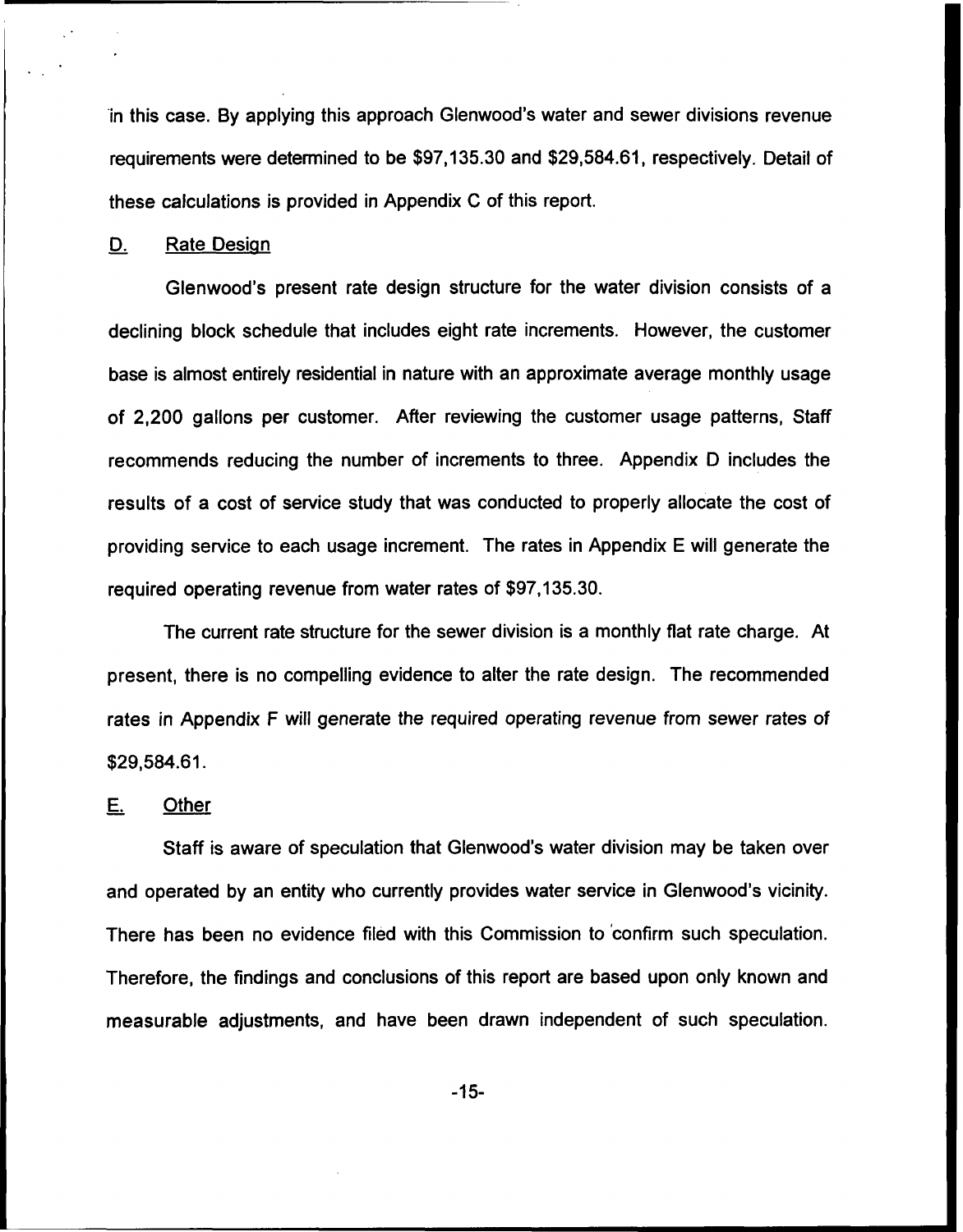However; it should be noted, by all parties involved, that the Commission's approval must be obtained prior to a utility's transfer of assets, construction of utility plant, or charge of construction fee.

This report includes rates to be charged for water and sewer service that Staff considers to be reasonable based on Glenwood's pro forma operations. However, Staff considered an alternative rate structure wherein the flood damage expenses, as noted throughout this report, would be recovered through a surcharge instead of being included in the calculation of Glenwood's general rates for utility service. In the past, this Commission has approved surcharges to cover expenditures incurred due to extraordinary events. The attractive feature of a surcharge is that the effective rates paid by a customer decrease with no further rate proceedings once the surcharge has been fully collected. Staff is of the opinion that the flood damage expenses as included in Glenwood's pro forma operating statements were the result of an extraordinary event and could be collected through a surcharge. However, it is also Staffs opinion that such a surcharge is not warranted in this case as the impact on the general rates for service would be quite minimal and would not justify the increased administrative costs incurred as a result of implementing and accounting for such a surcharge. Staff has calculated the surcharges for water and sewer service as follows:

-16-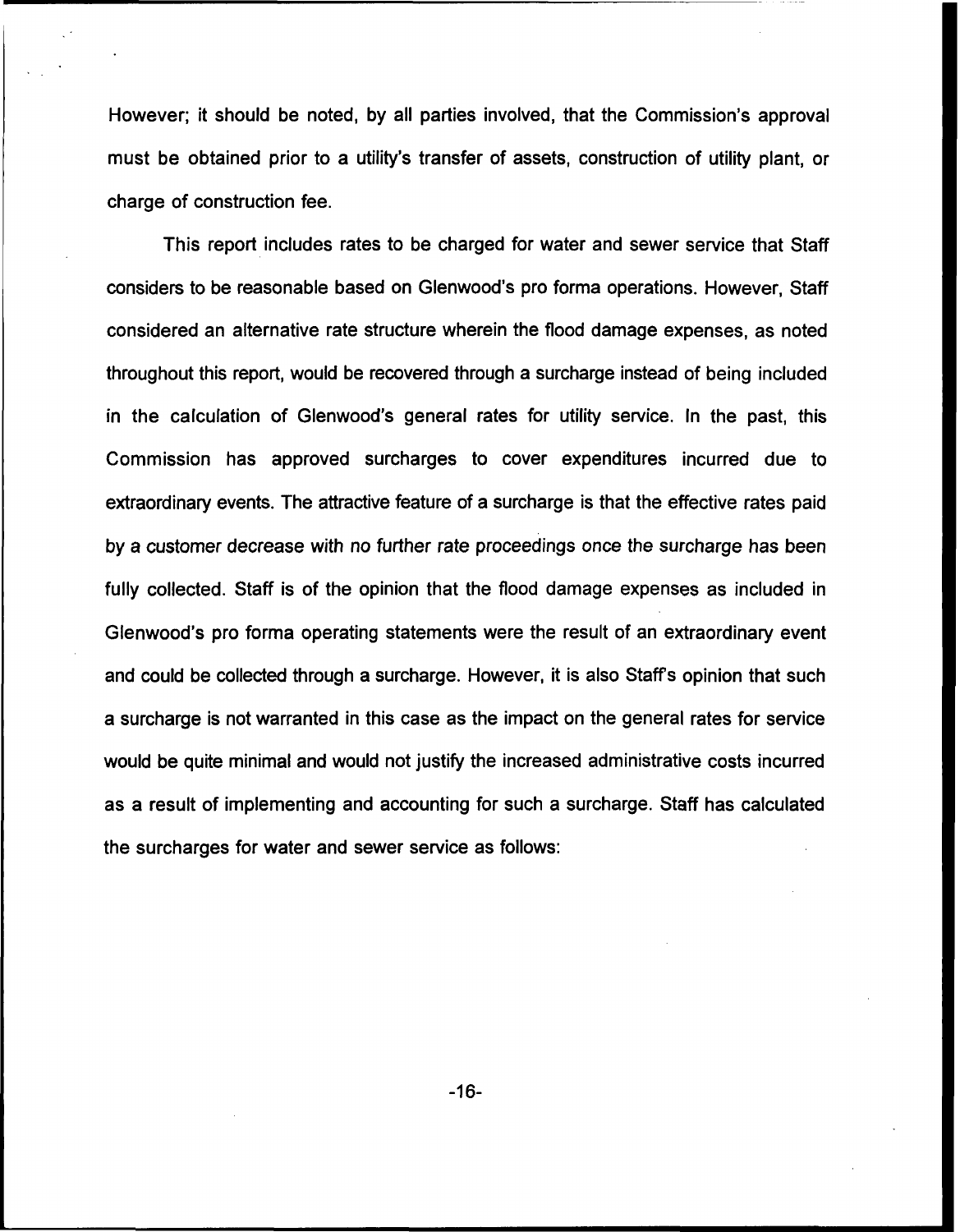| Water       | Sewer      |
|-------------|------------|
| \$13,410.58 | \$2,370.94 |
|             | 851.96     |
| 1,157.20    |            |
| 14,567.78   | 3,222.90   |
| 5.00        | 5.00       |
| 2,913.56    | 644.58     |
| 12.00       | 12.00      |
| 242.80      | 53.72      |
| 228.00      | 185.00     |
| \$1.07      | \$.29      |
|             |            |

If the surcharge calculated above were to be approved by this Commission, the rates included in this report would be reduced so that the average customer's water and sewer bill for utility service (excluding the monthly surcharge) would be decreased by approximately \$1.22 and \$.33, respectively, which is calculated as follows:

|                                    | Water      | Sewer        |
|------------------------------------|------------|--------------|
| <b>Monthly Surcharge</b>           | \$1.07     | \$.29        |
| Divide by: .88 Operating Ratio     | <u>88.</u> | <u>.88</u>   |
| Approximate Impact on Average Bill | \$1.22     | <u>\$.33</u> |

The surcharges would be charged for five years or until the full amount of the flood

damage expenses have been collected.

**Signatures** 

 $M\leq_{\mathcal{T}}$ a $\mathcal{U}\cap\mathcal{V}$ 

Prepared by: Jack Scott Lawless, CPA Auditor, Financial Audits Branch Division of Financial Analysis

Prepared by: Brent Kirtley Utility Rate Analy Communications, Water and Sewer Rate Design Branch Division of Financial Analysis

 $-17-$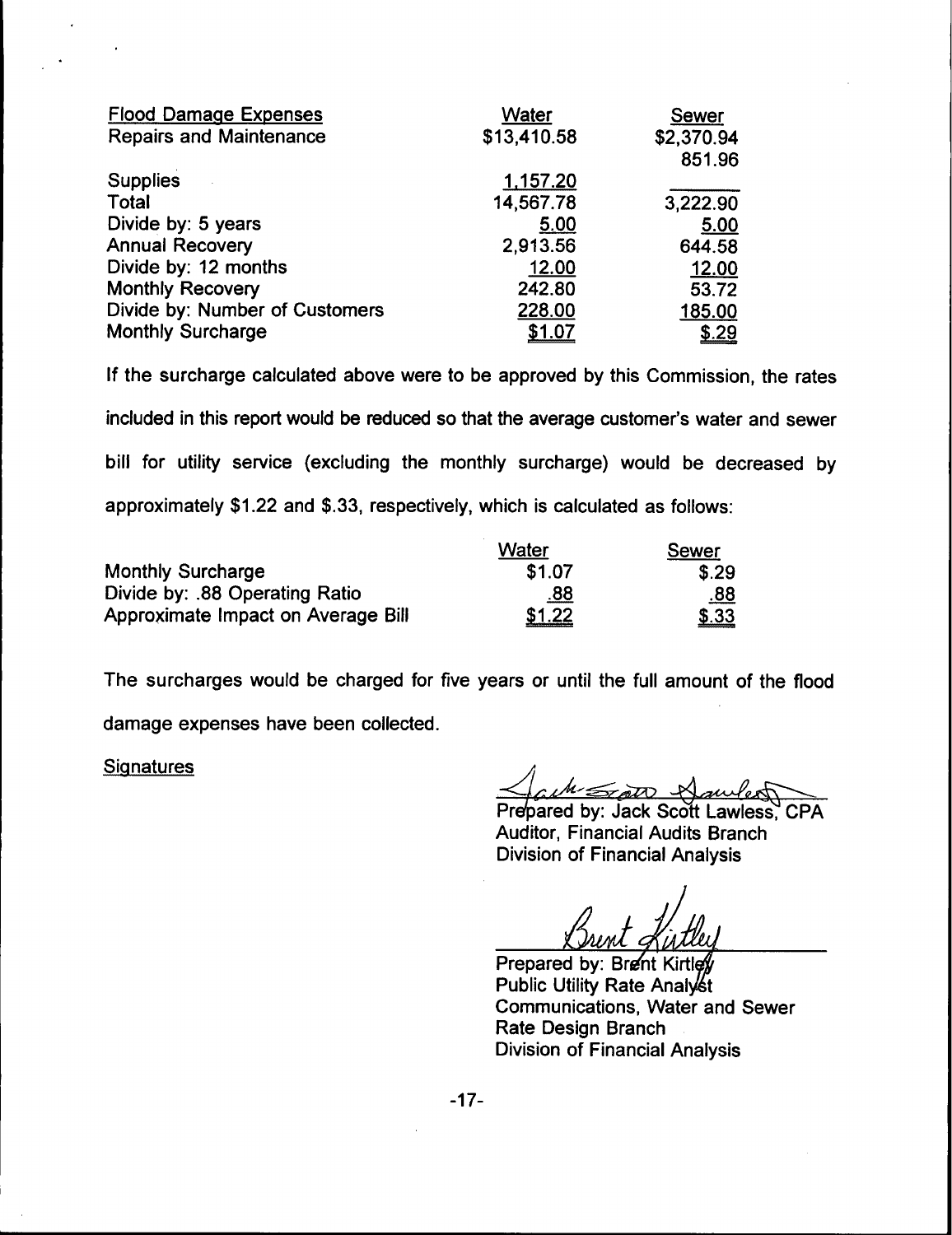# APPENDIX A STAFF REPORT CASE NO. 97-516 PRO FORMA OPERATING STATEMENT (WATER DIVISION)

 $\frac{1}{\sqrt{2}}\left( \frac{1}{2}\right) ^{2}$ 

 $\sim$  .

|                                                         | Test<br>Year<br>12 months<br>Ended<br>10/31/97 | Adjustments  | Pro forma<br>Operations | Adjustments | Pro forma<br>Operations<br>Proposed<br>Rates |
|---------------------------------------------------------|------------------------------------------------|--------------|-------------------------|-------------|----------------------------------------------|
| <b>Operating Revenues</b><br><b>Metered Water Sales</b> | 25,398.76                                      |              | 25,398.76               |             |                                              |
|                                                         |                                                |              |                         | 71,736.54   | 97,135.30                                    |
| <b>Operating Expenses</b>                               |                                                |              |                         |             |                                              |
| Gasoline                                                | 1,147.03                                       | (1, 147.03)  | 0.00                    |             | 0.00                                         |
| <b>Licenses and Fees</b>                                | 110.00                                         |              | 110.00                  |             | 110.00                                       |
| <b>FICA Expense Employer</b>                            | 1,001.46                                       | (1,001.46)   | 0.00                    |             | 0.00                                         |
| <b>FUI Expense Employer</b>                             | 61.40                                          | (61.40)      | 0.00                    |             | 0.00                                         |
| <b>SUI Expense Employer</b>                             | 324.75                                         | (324.75)     | 0.00                    |             | 0.00                                         |
| <b>Workers Compensation</b>                             | 859.86                                         | (859.86)     | 0.00                    |             | 0.00                                         |
| <b>Professional Fees</b>                                | 18,391.83                                      | (6, 138.51)  |                         |             |                                              |
|                                                         |                                                | (10, 391.40) |                         |             |                                              |
|                                                         |                                                | (1,312.01)   | 549.91                  |             | 549.91                                       |
| Postage                                                 | 33.23                                          |              | 33.23                   |             | 33.23                                        |
| <b>Recruiting Expense</b>                               | 88.96                                          |              | 88.96                   |             | 88.96                                        |
| <b>Repairs and Maintenance</b>                          | 50,146.96                                      | (1,411.96)   |                         |             |                                              |
|                                                         |                                                | (10, 728.46) |                         |             |                                              |
|                                                         |                                                | (10, 499.03) | 27,507.50               |             | 27,507.50                                    |
| <b>Salaries and Wages (Benefits)</b>                    | 15,325.00                                      | (15,325.00)  |                         |             |                                              |
|                                                         |                                                | 31,348.66    | 31,348.66               |             | 31,348.66                                    |
| <b>Contract Labor</b>                                   | 627.00                                         | (627.00)     | 0.00                    |             | 0.00                                         |
| <b>Supplies</b>                                         | 6,260.42                                       | (925.76)     | 5,334.66                |             | 5,334.66                                     |
| Telephone                                               | 249.00                                         |              | 249.00                  |             | 249.00                                       |
| Auto and Travel                                         | 176.31                                         |              | 176.31                  |             | 176.31                                       |
| Miscellaneous and General                               | 507.19                                         |              | 507.19                  |             | 507.19                                       |
| Utilities - Electric                                    | 8,265.72                                       | 9,342.24     | 17,607.96               |             | 17,607.96                                    |
| Utilities - Gas                                         | 187.68                                         |              | 187.68                  |             | 187.68                                       |
| Depreciation                                            | 123.48                                         | 1,654.52     | 1,778.00                |             | 1,778.00                                     |
| <b>Total Operating Expenses</b>                         | 103,887.28                                     | (18, 408.21) | 85,479.07               | 0.00        | 85,479.07                                    |
| <b>Net Operating Income</b>                             | (78,488.52)                                    | 18,408.21    | (60,080.31)             | 71,736.54   | 11,656.24                                    |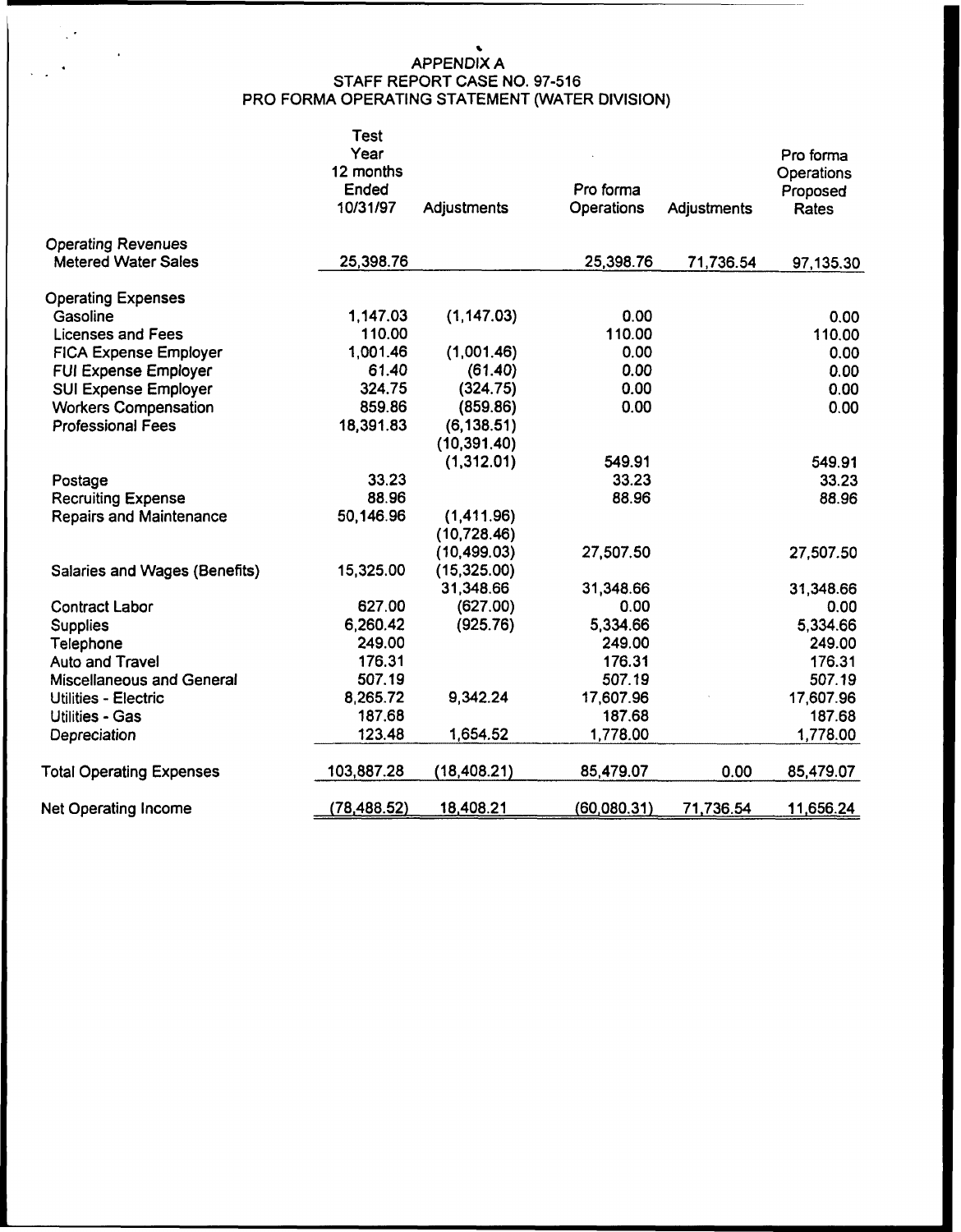# APPENDIX B STAFF REPORT CASE NO. 97-516 PRO FORMA OPERATING STATEMENT (SEWER DIVISION)

|                                                                                              | <b>Test</b><br>Year<br>12 months<br>Ended<br>10/31/97 | <b>Adjustments</b>                                       | Pro forma<br>Operations | Adjustments | Pro forma<br>Operations<br>Proposed<br>Rates |
|----------------------------------------------------------------------------------------------|-------------------------------------------------------|----------------------------------------------------------|-------------------------|-------------|----------------------------------------------|
| <b>Operating Revenues</b>                                                                    | 8,880.00                                              |                                                          | 8,880.00                | 20,704.61   | 29,584.61                                    |
| <b>Flat Rate Revenues</b>                                                                    |                                                       |                                                          |                         |             |                                              |
| <b>Operating Expenses</b><br>Salaries and Wages (Benefits)<br><b>Repairs and Maintenance</b> | 7,103.80                                              | 16,945.88<br>(1,896.75)<br>(1,324.80)<br>62.48<br>170.39 | 16,945.88               |             | 16,945.88                                    |
|                                                                                              |                                                       | 339.50                                                   | 4,454.62                |             | 4,454.62                                     |
| Utilities - Electric                                                                         | 4,502.40                                              | 131.56                                                   | 4,633.96                |             | 4,633.96                                     |
| <b>Total Operating Expenses</b>                                                              | 11,606.20                                             | 14,428.26                                                | 26,034.46               | 0.00        | 26,034.46                                    |
| Net Operating Income                                                                         | (2,726.20)                                            | (14, 428.26)                                             | (17, 154.46)            | 20,704.61   | 3,550.15                                     |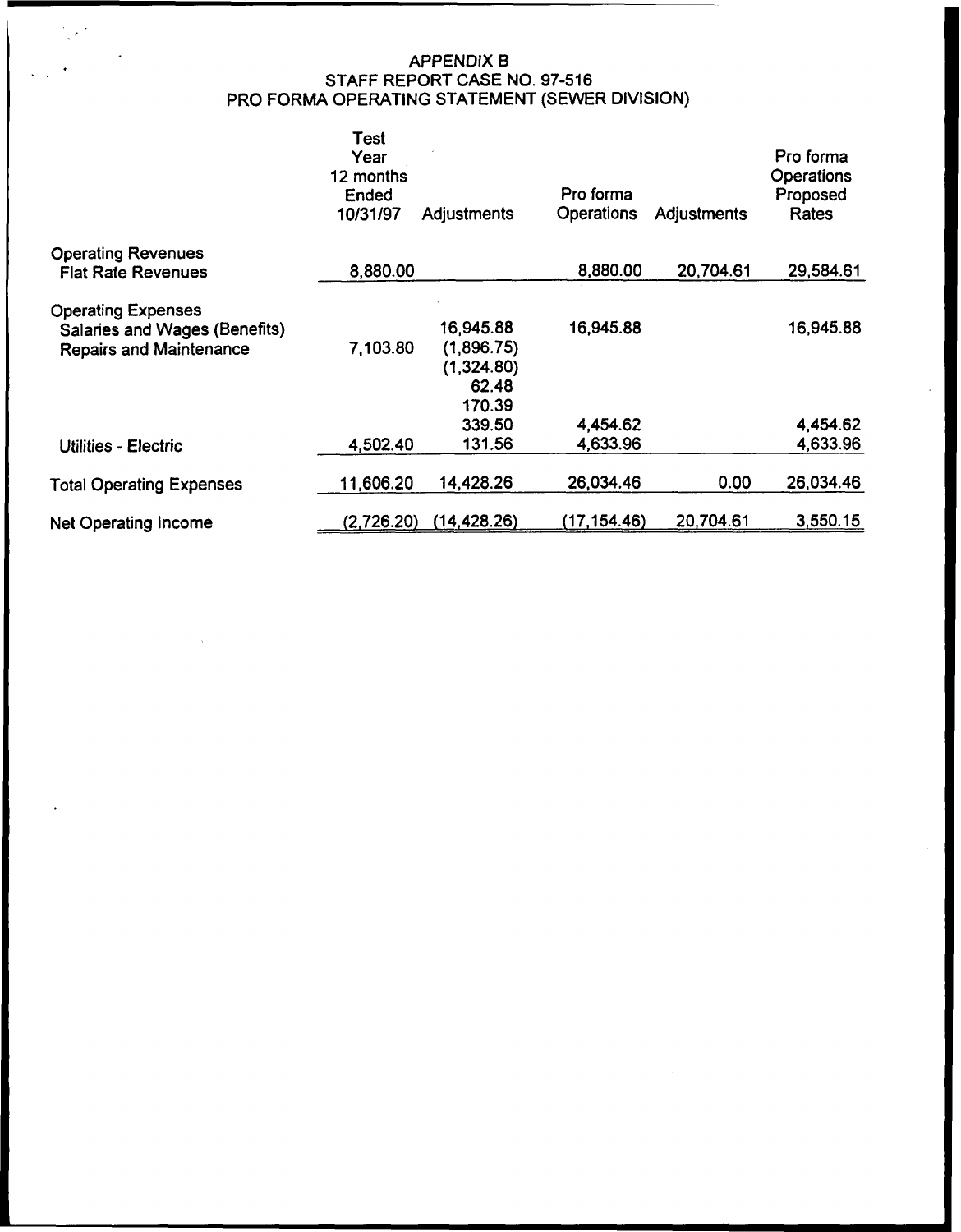# APPENDIX C STAFF REPORT NO. 97-516 CALCULATION OF REVENUE REQUIREMENTS

| Water<br><b>Division</b> | Sewer<br><b>Division</b>    |
|--------------------------|-----------------------------|
| 85,479.09 26,034.46      |                             |
| 88%                      | 88%                         |
| 97,135.33 29,584.61      |                             |
|                          | $(85,479.09)$ $(26,034.46)$ |
| 11,656.24                | 3,550.15                    |
|                          |                             |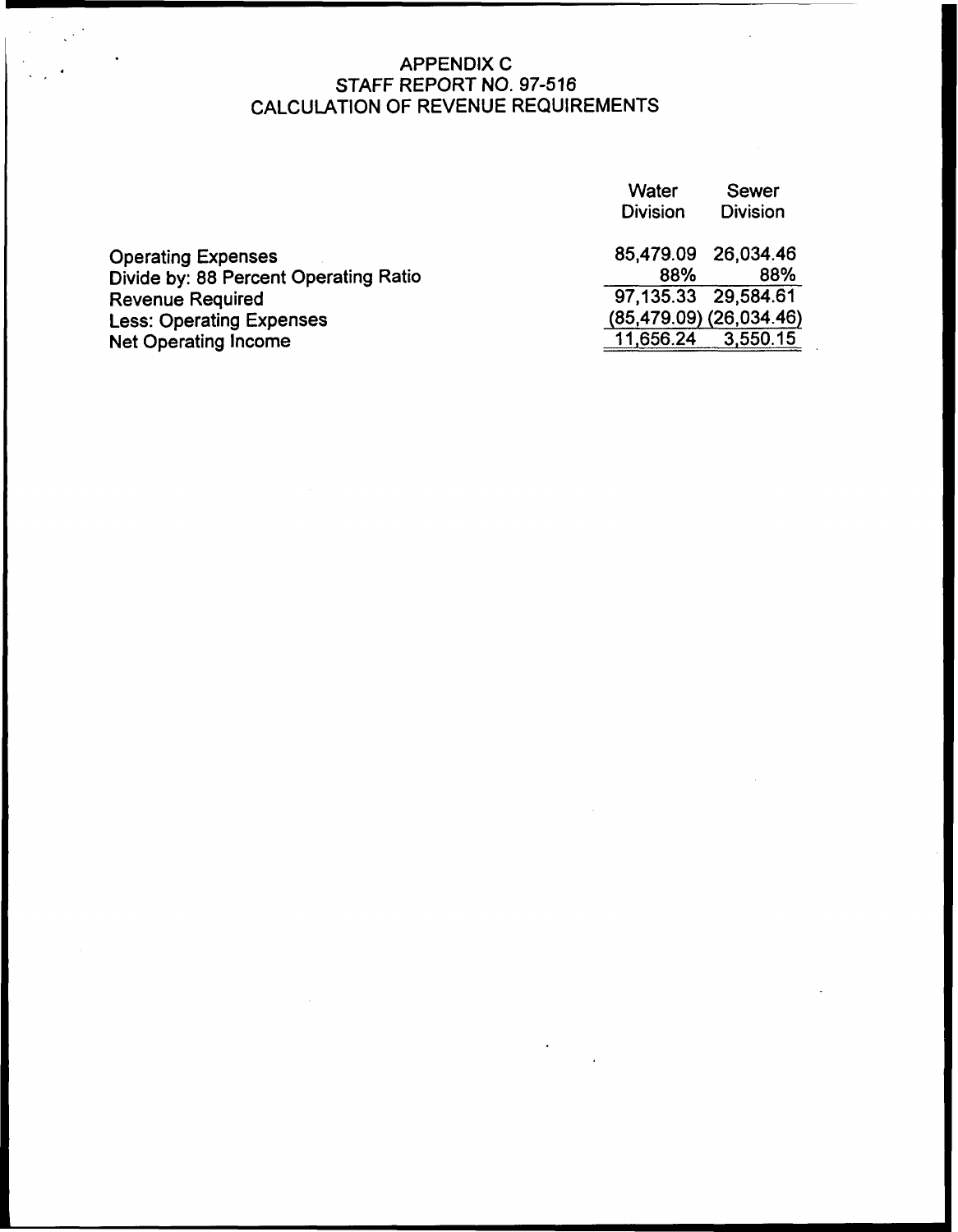#### APPENDIX D STAFF REPORT CASE 97-516 COST OF SERVICE STUDY WATER DIVISION

 $\mathcal{L}$ 

| <b>Salaries and Wages</b><br>Postage   | <u>TOTAL</u><br>31,349<br>33 | <u>COMMODITY</u> | <b>DEMAND</b><br>22,432 | <b>CUSTOMER</b><br>8,917<br>33 |
|----------------------------------------|------------------------------|------------------|-------------------------|--------------------------------|
| <b>Recruiting expense</b>              | 89                           |                  |                         | 89                             |
| <b>Repairs and Maintenance</b>         | 27,508                       |                  | 27,508                  |                                |
| Electric                               | 17,608                       | 17,608           |                         |                                |
| <b>Operating Ratio</b>                 | 11,656                       |                  | 5,828                   | 5,828                          |
| Sub-Total                              | 88,243                       | 17,608           | 55,768                  | 14,867                         |
| <b>Allocation Percentage</b>           | 100.00%                      |                  | 78.95%                  | 21.05%                         |
| License & Fees                         | 110                          |                  | 87                      | 23                             |
| <b>Professional Fees</b>               | 550                          |                  | 434                     | 116                            |
| <b>Supplies</b>                        | 5,335                        |                  | 4,212                   | 1,123                          |
| Telephone                              | 249                          |                  | 197                     | 52                             |
| <b>Travel</b>                          | 176                          |                  | 139                     | 37                             |
| Gas                                    | 188                          |                  | 148                     | 40                             |
| Miscellaneous                          | 507                          |                  | 400                     | 107                            |
| Sub-Total                              | 7,115                        |                  | 5,617                   | 1,498                          |
| <b>Total Operation and Maintenance</b> | 95,358                       | 17,608           | 61,385                  | 16,365                         |
| <b>Allocation Percentage</b>           | 100.00%                      |                  | 95.00%                  | 5.00%                          |
| <b>Depreciation Expense</b>            | 1,778                        |                  | 1,689                   | 89                             |
| REVENUE REQUIRED FROM RATES            | 97,136                       | 17,608           | 63,075                  | 16,453                         |

÷.

 $\sim$ 

| <b>Actual Usage</b>        | total gallons<br>5,882,980 | first 2,000<br>2,680,215 | next 8,000<br>2,444,586 | over 10,000<br>758.179 |
|----------------------------|----------------------------|--------------------------|-------------------------|------------------------|
|                            | 100.00%                    | 45.56%                   | 41.55%                  | 12.89%                 |
| <b>Weighted Usage</b>      | 7,834,234                  | 4,020,323                | 3,055,733               | 758,179                |
|                            | 100.00%                    | 51.32%                   | 39.00%                  | 9.68%                  |
| <b>COMMODITY</b>           | 17,608                     | 8,022                    | 7.317                   | 2,269                  |
| <b>DEMAND</b>              | 63,075                     | 32,368                   | 24.602                  | 6,104                  |
|                            |                            | 40,390                   | 31.919                  | 8,373                  |
| <b>CUSTOMER</b>            |                            | 16.453                   |                         |                        |
| <b>Customer Allocation</b> |                            | 56,844                   |                         |                        |
| <b>Number of Bills</b>     |                            | 2,701                    |                         |                        |

| PROPOSED RATE SCHEDULE | first 2,000<br>21.05 | next 8,000<br>13.06 | over 10.000<br>11.04 |             |
|------------------------|----------------------|---------------------|----------------------|-------------|
|                        | minimum<br>bill      | per 1000<br>qallons | per 1000<br>gallons  |             |
|                        | 56.843.64            | 31,918.89           | 8,373.47             | \$97,136.00 |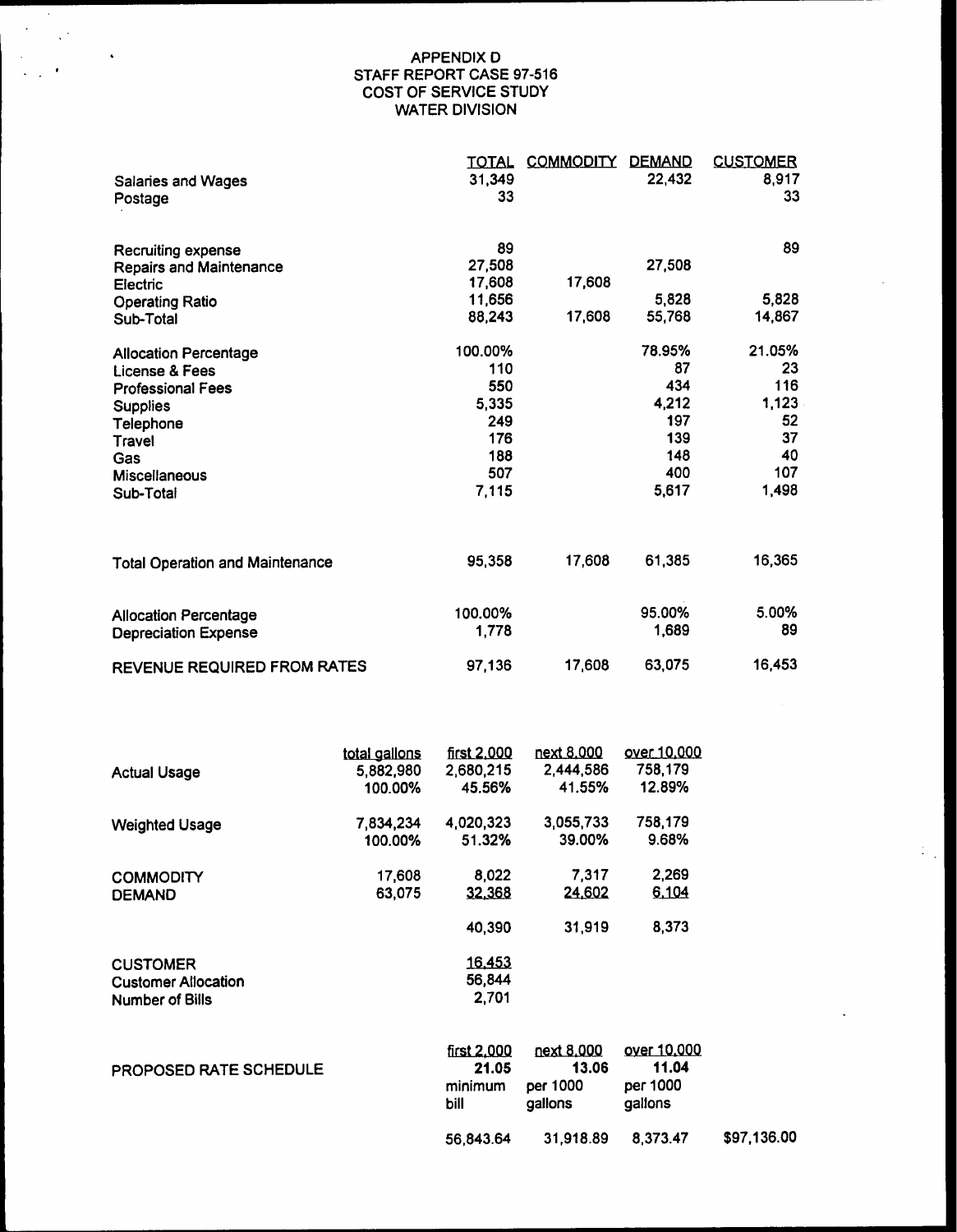#### APPENDIX E STAFF REPORT CASE 97-516 RECOMMENDED RATES WATER DIVISION

# RECOMMENDED RATES

 $\sim$ 

 $\ddot{\phantom{1}}$ 

| First | 2.000 Gallons       | \$21.05 Minimum Bill    |
|-------|---------------------|-------------------------|
| Next  | 8.000 Gallons       | 13.06 Per 1.000 Gallons |
|       | Over 10,000 Gallons | 11.04 Per 1,000 Gallons |

 $\frac{1}{4}$ 

 $\sim$